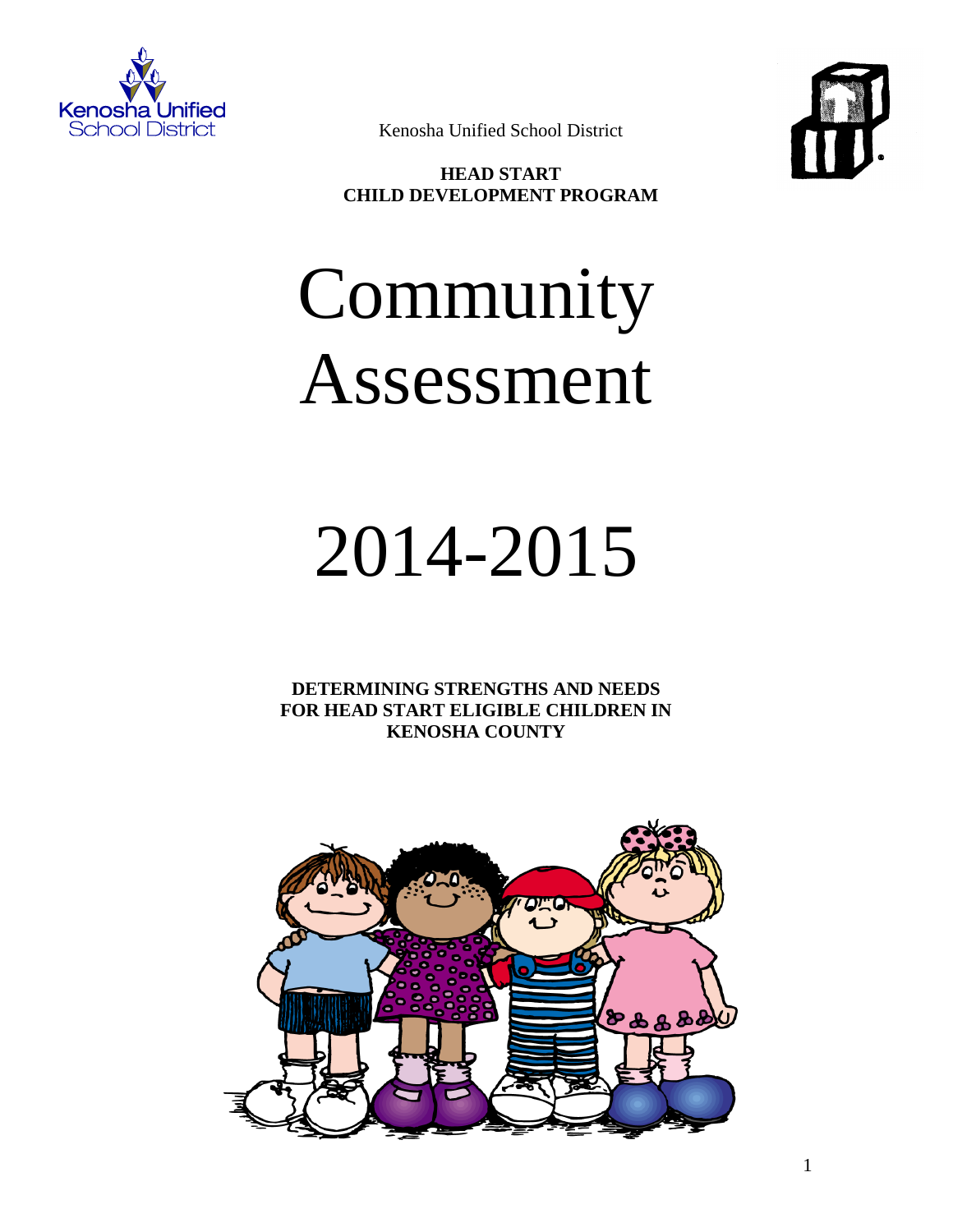## **Introduction**

Kenosha County was first known as Pike Creek. The earliest settlers came from New England in 1835 and established themselves as farmers in the fertile country beyond the lake plain. In 1836, the name was changed to Southport, recognizing its growing importance as a harbor city, "exporting" wheat and "importing" lumber for homes and farm buildings. It was incorporated as a city, and designed as a seat of the newly created Kenosha County in 1850

The City of Kenosha is governed by a Mayor and City Council, composed of 17 Alderpersons, elected on the basis of ward representation. Kenosha County is governed by an Executive/County Board system with 27 Supervisors, headed by a Chairperson elected by the Supervisors. The County Executive is elected at large by the voters in Kenosha County. Local government is recognized as being efficient, honest and highly responsive to the needs of its citizens. 911 emergency rescues, fire, police and community emergency preparedness is available county-wide.

Kenosha and Kenosha Unified School District fall under the:

Congressional District 1

22<sup>nd</sup> Senate District

64<sup>th</sup> Assembly District

65th Assembly District

The Kenosha Unified School District became the grantee for the federally funded Head Start Program during the summer of 1965. Currently KUSD is the fifth largest public school district in the state of Wisconsin and Kenosha is the fourth largest city.

The Kenosha Unified School District is located within Kenosha County. The District serves a general population of approximately 162,001 in an area of about 85 square miles. The District operates 22 elementary schools (grades PK-5), 5 middle schools (grade 6-8), 5 high schools (grade 9-12), 7 charter schools, 1 alternative school, and 14 non-schoolsite early education schools. In addition to providing a PK-12 education for students, the District operates a school food service program and a community service program that includes three athletic fields. It is comprised of seven towns, four villages, and one city. KUSD school boundaries, or attendance areas, define the Head Start service area for this community assessment. The service area is comprised of approximately 41% low-income families.

Since September 2013 the Head Start Program has been blended in six elementary schools and one childcare facility. Cesar Chavez Learning Station is the main location with support staff services and 5 classrooms. Just Kidd Inn provides full day and wrap around child care for Head Start children and families. The elementary school locations are Bose, Brass, Chavez, EBSOLA, Frank, Jefferson, McKinley and Wilson elementary. The Early Education program is the newest initiative involving the Head Start program and the Head Start Grantee. Early Education classrooms are blended with Head Start eligible children, home school children (4-K) and children with special needs. Head Start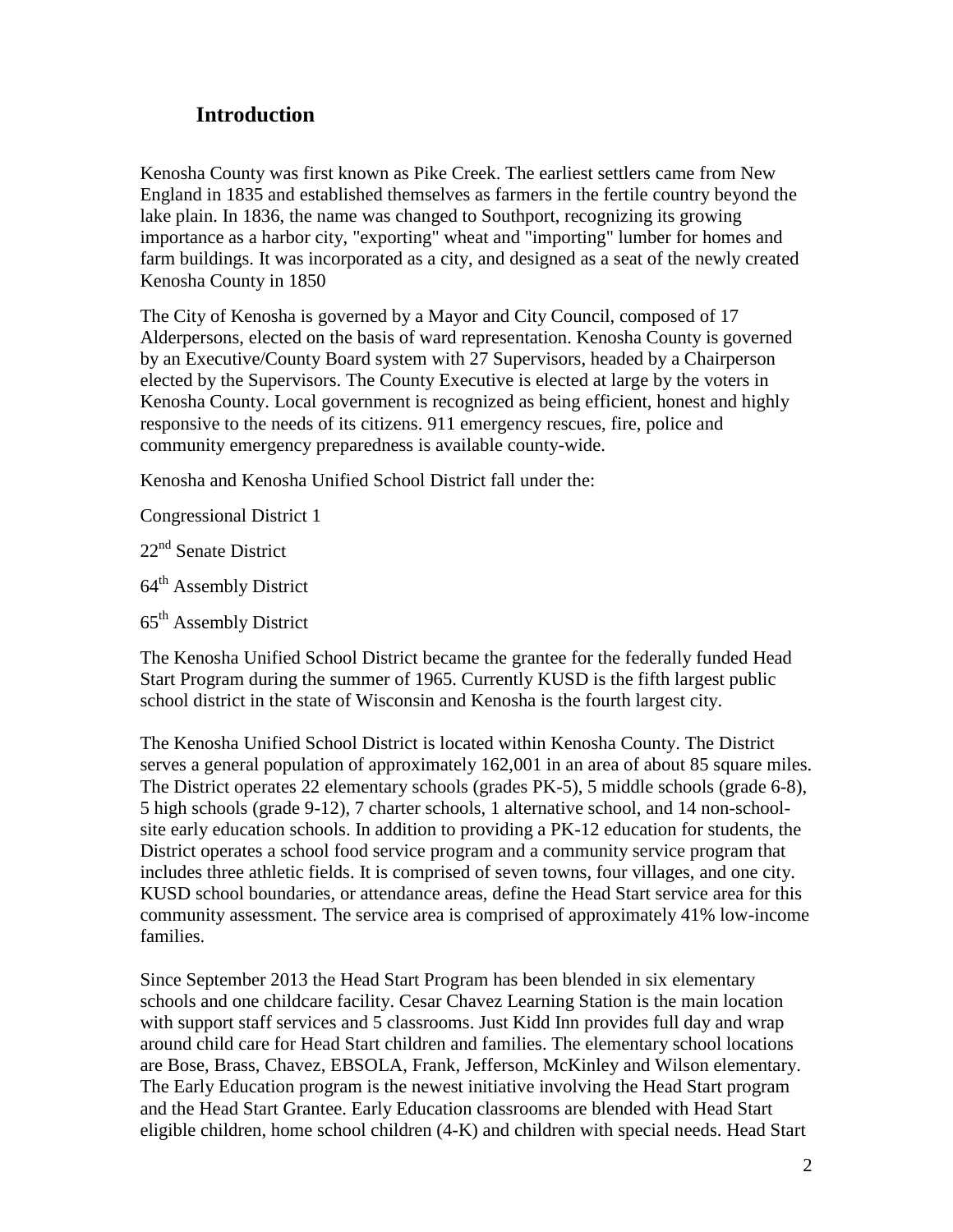| Location      | <b>Slots</b> | Ages    |
|---------------|--------------|---------|
| JKI           |              | $3 - 5$ |
| <b>Bose</b>   | 14           | $3 - 5$ |
| <b>Brass</b>  | 30           | $3 - 5$ |
| Chavez        | 169          | $3 - 5$ |
| <b>EBSOLA</b> | 53           | $3 - 5$ |
| Frank         | 44           | $3 - 5$ |
| Jefferson     | 21           | $3 - 5$ |
| McKinley      | 23           | $3 - 5$ |
| Wilson        | 29           | $3 - 5$ |

funded enrollment is 330 available openings from Federal sources and 59 available openings from State funded sources for a funded enrollment of 389 children.

Early Education programming has continued to grow by becoming a universal program for four year old children. The school district (grantee) has included elementary school locations for early learning classrooms and a blending of Head Start services and resources for our community's early learners.

## **II. Demographics**

Pursuant to federal requirements for Head Start, this community profile will provide a view of the Kenosha community's strengths and areas of concern in order to guide the development of the Head Start program philosophy, objectives and components.

Multiple data sources were used to construct the report.

►Demographics and economic data were derived from the 2012 U.S. Census Bureau Population, The 2013-2014 State of Wisconsin Blue Book, 2010 Statistics for Kenosha, the Kenosha County Economic Summit Report, and the Kenosha Chamber of Commerce. 2012 Community Snapshot Socio-Economic Status of Kenosha County

►Child development and childcare program data was gathered from Kenosha County Job Center, Parent Interest Questionnaires and the Early Childhood Consortium; Wisconsin Child Trust Fund statistics from 2009

►Health and nutrition information was gathered from Healthy People Kenosha County 2010. The Head Start Program Information Report (PIR 2011-2012). Kenosha County Community Food Security Snapshot 2013. Kenosha Unified School District. Wisconsin DPI

►Early Head Start Community Assessment and the Wisconsin Department of Workforce Development reports for 2012

► County Oral health Wisconsin Surveillance System (COWSS)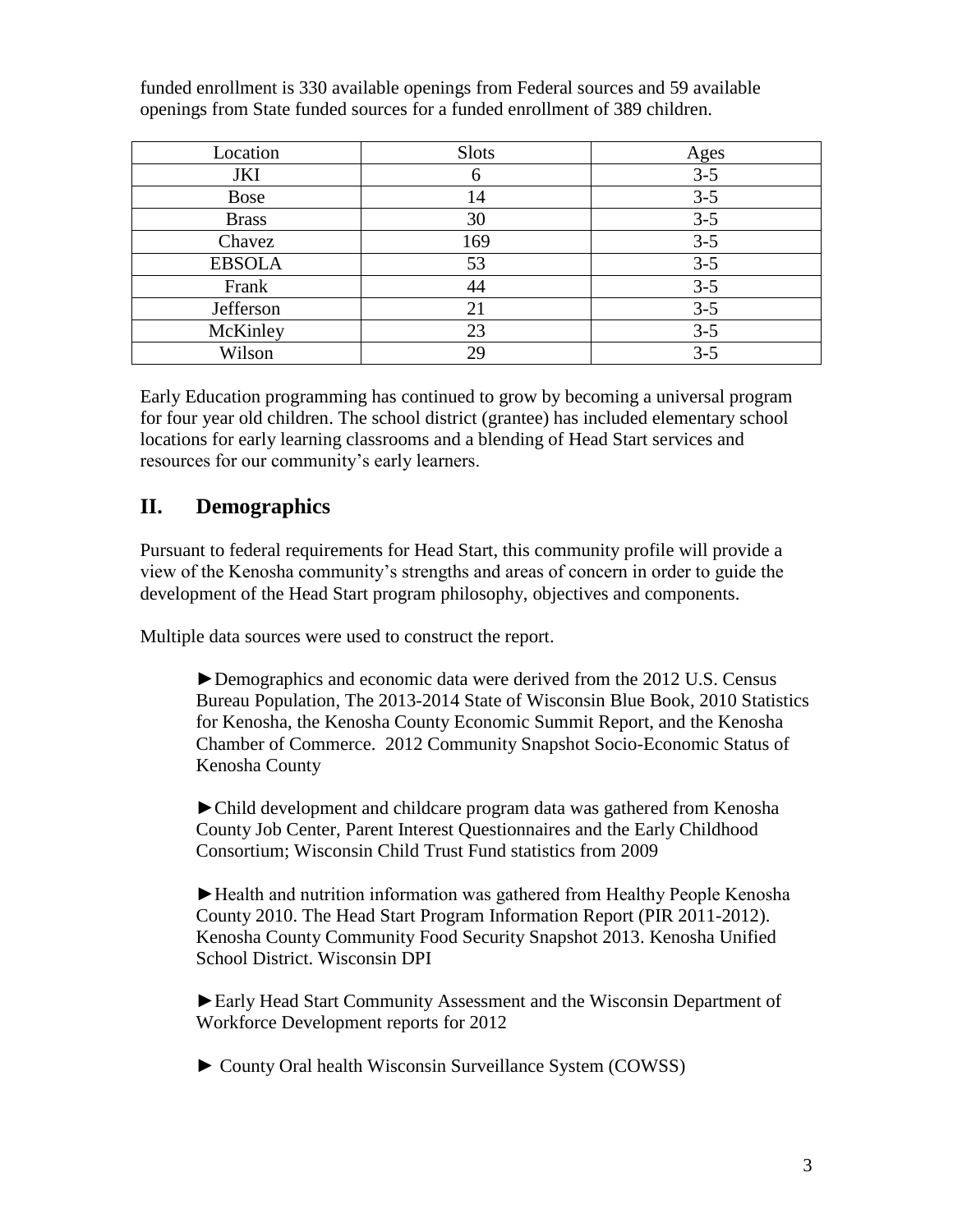► Behavioral Risk Factor Surveillance System, Division of Public Health, Wisconsin Department of Health Services; and U.S. Centers for Disease Control and Prevention.

| <b>Population</b>          | City of Kenosha 99,889        | <b>Kenosha County 167,757</b>  |
|----------------------------|-------------------------------|--------------------------------|
|                            |                               |                                |
| <b>Race/Ethnicity</b>      | <b>White 69.5%</b>            | <b>White 147,497</b>           |
|                            | Hispanic 16.3%                | Hispanic 20,707                |
|                            | <b>African American 10.0%</b> | <b>African American 12,064</b> |
|                            | Asian $1.7\%$                 | <b>Asian 2719</b>              |
|                            | <b>American Indian 0.07%</b>  | <b>American Indian 1216</b>    |
|                            | Native Hawaiian 0.1 %         | <b>Pacific Islander 167</b>    |
|                            | Under age 5 year 7.6%         | Under age 5 year 7528          |
|                            |                               |                                |
| <b>Economics</b>           | <b>City of Kenosha</b>        | <b>Kenosha County</b>          |
| <b>Median Income</b>       | \$48,643                      | \$54,930                       |
| <b>Unemployment Rate</b>   | $7.4\%$                       | $9.9\%$                        |
| <b>Below Poverty Level</b> | 18.5%                         | 14.0%                          |

#### **The 2013 Estimated Kenosha County Demographic Profile:**

U.S. Census Bureau-America Fact Finder

Population Statistics for Kenosha indicate the following:

►Kenosha County held a population of 167,757 for 2013.

►Hispanics accounted for largest increase in population. In the last five years the Hispanic population has grown by 12%.

►The number of people who spoke Spanish in the home has increased by more than 80%.

The increase of minority population has significantly changed the diversity of Kenosha County and is impacting the diversity of the Head Start population. The African American and Hispanic race/ethnicity in Kenosha is higher than the state average. Analysis of the Program Information Report (PIR) for the past three years shows the minority population fluctuating with a slight decrease in the Hispanic population and a slight increase in the African American population within the past year.

|                                       | 2012 | 2013 | 2014 |
|---------------------------------------|------|------|------|
| <b>Hispanic or Latino</b>             | 187  | 213  | 189  |
| <b>Origin</b>                         |      |      |      |
| Non-Hispanic or                       | 239  | 222  | 232  |
| <b>Non-Latino Origin</b>              |      |      |      |
| <b>Head Start Enrollment by Race:</b> |      |      |      |

#### **Head Start Enrollment by Ethnicity**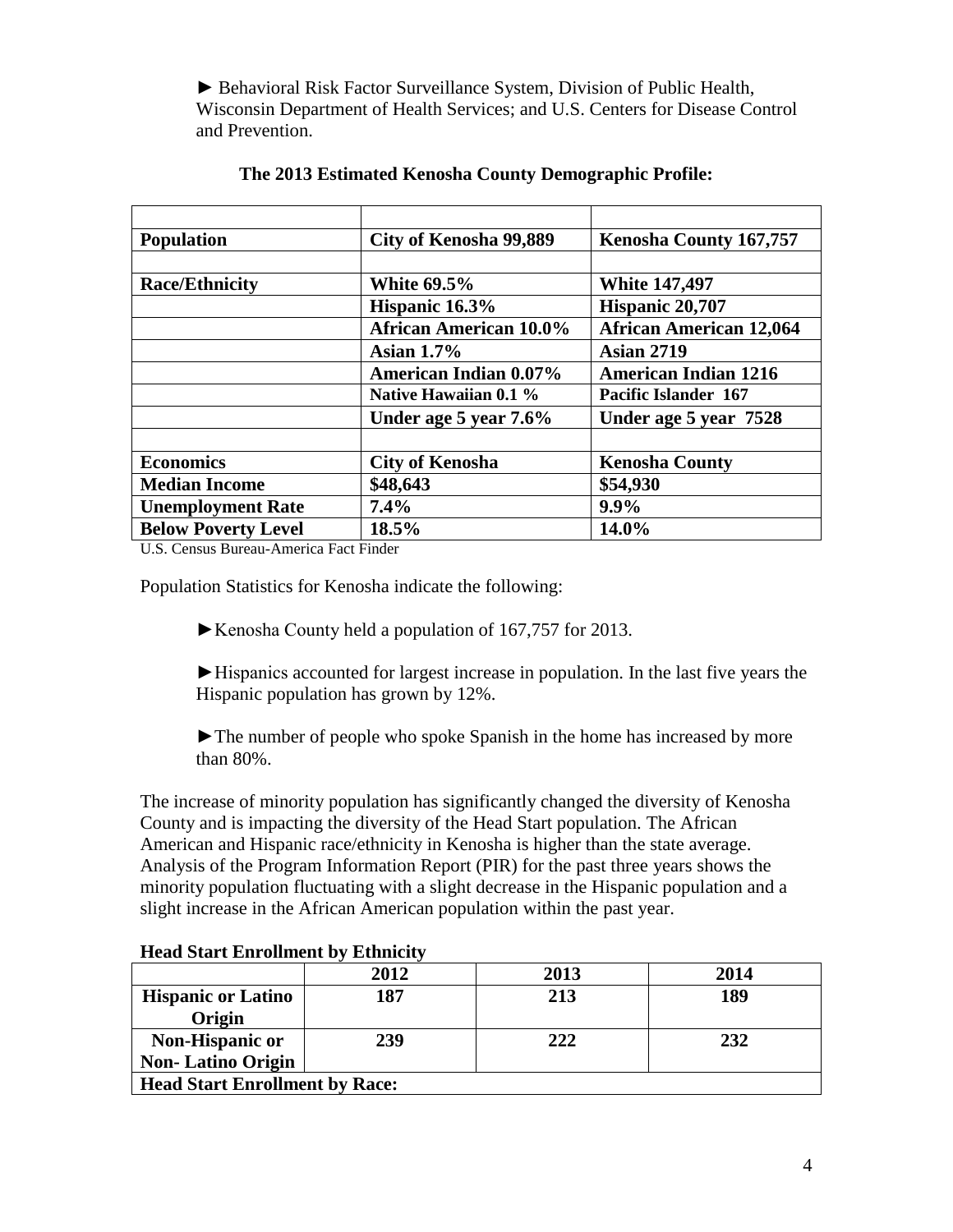| <b>American Indian</b>  |     |     |     |
|-------------------------|-----|-----|-----|
| or Alaska Native        |     |     |     |
| <b>Asian</b>            |     |     |     |
| <b>African American</b> | 141 | 138 | 134 |
| <b>Biracial/Multi-</b>  | 18  | 20  | 40  |
| <b>Racial</b>           |     |     |     |
| White                   | 262 | 273 | 245 |
| <b>Other</b>            |     |     |     |
| <b>Total Enrollment</b> | 426 | 435 |     |

#### **Head Start Primary Language by Ethnicity**

| <b>Program Year</b>   | 2012 | 2013 | 2014 |
|-----------------------|------|------|------|
| <b>English</b>        | 305  | 291  | 310  |
| <b>Spanish</b>        | 114  | 136  | 109  |
| <b>Middle Eastern</b> | 2    |      |      |
| Asian & South         |      |      |      |
| <b>Asian</b>          |      |      |      |
| <b>East Asian</b>     | U    |      |      |
| <b>Languages</b>      |      |      |      |
| <b>Unspecified</b>    |      |      |      |

According to the 2013 U.S. Census Bureau the median income of households in Kenosha was \$48,643, 5.8 percent of households had income below \$15,000 a year and 3.0 percent had income over \$150,000 or more. In 2012 32.1% of people were in poverty. Twentyone percent of related children under 18 were below the poverty level, 17% of all families and 35.7% of families with a female householder and no husband present had incomes below the poverty level. In Kenosha County there were 7,528 children under the age of five in the county and 13.6% of those children resided in single parent families.

It is clear from the data presented that a significant number of eligible children and their families reside in Kenosha County and the Head Start service area. To address the growing concerns of non-English language learners in the community a course on Conversation Spanish is provided for community agencies and businesses. The local educational agency provides Spanish for Educators to provide English speakers skills for communicating to the Hispanic population. The Kenosha Unified School District also provides classes for staff interested in learning to speak Spanish. This would allow staff an opportunity to converse in the parent's natural language.

An increase in bilingual staff and support staff assist with the growing language barriers for families whose children attend the Head Start program. The classroom environment reflects the culture and ethnicity of all children attending the program. Family Services staff maintains current contact with community agencies that provide services to this under served population. When language is a barrier, Family Services staff provides the supportive link for families in need of community services. Unfortunately, several agencies will no longer allow Head Start staff to translate for families when applying for services. Because these agencies do not always have bilingual staff available, families are not able to obtain services in a timely fashion.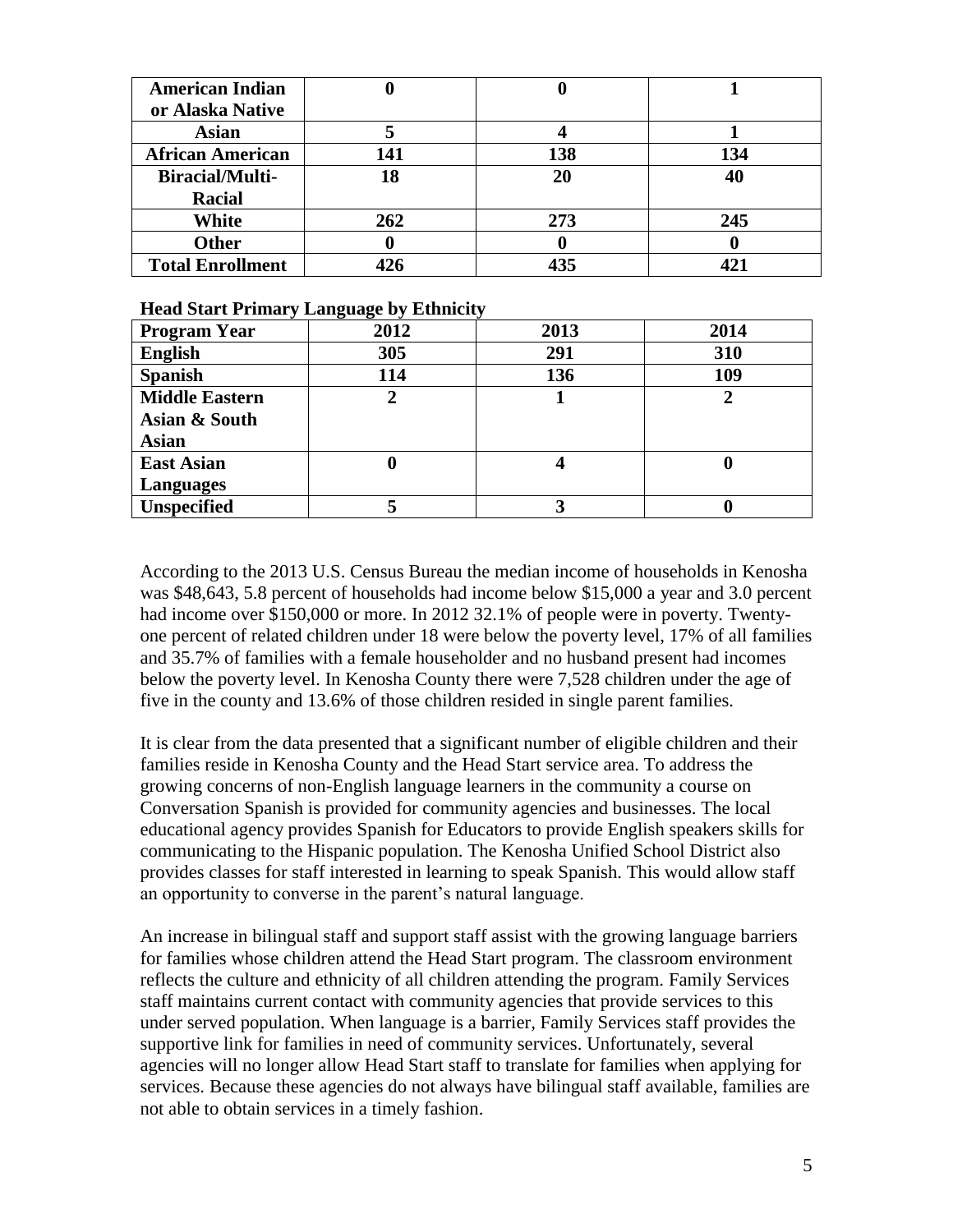Classes for English Language Learners provide families direct support as they navigate through the English language and culture. Classes are held weekly, on site at the Cesar Chavez Center and at the Kenosha Literacy Council as an off site location from the beginning of the program year to the end of the program year. Many of the Head Start families take advantage of this free opportunity to learn English as well as learn how to advocate for themselves and their families.

## **III. Child Development and Child Care Programs**

The provision of childcare services in the State of Wisconsin is regulated in a three-tier structure. State licensing, which is an option for the regulation of group or family childcare centers, sets the most stringent requirements for provider education and environmental standards. Kenosha County also certifies family childcare providers with fewer trainings and safety requirements. Lastly, an option of provisional certification exists with the least stringent requirements. It is important to note almost half of the provisional certified providers only provide care for relatives.

Wisconsin Council on Children and Families (WCCF) has just released a new publication, *YoungStar in Wisconsin: An Analysis of Data as of July 2012* reported in its third of a series of progress reports since the YoungStar quality rating and improvement system was launched in 2011. Key findings include:

►Nearly half of low-income children funded by Wisconsin Shares are served in programs meeting quality standards above basic regulatory levels (rated 3-5 stars under YoungStar). While only 30 percent of programs are rated at 3-5 stars, 46 percent of children are in these higher-rated programs.

►The trend over time is that more and more children are in higher-rated programs.

►An extraordinary number of child care programs have been rated by YoungStar in a relatively short time: over 4,100 as of July 2012.

►YoungStar regions vary significantly in the percentage of children in higher-rated settings. For instance, Northeastern region and Southern region have the highest percentages of children in quality settings, while Milwaukee region has the lowest.

► Ratings of child care centers are dramatically higher than ratings of family child care programs.

►An impressive array of resources is being provided to help programs improve, including technical assistance, scholarships, and micro-grants.

The WCCF report analyzes the progress made and the challenges facing child care programs wanting to move to a YoungStar quality level.WCCF believes that YoungStar can be a significant catalyst to increase the number of low-income children receiving high-quality early learning and development experiences. Research shows that highquality early childhood programs lead to positive outcomes for children in school and beyond, especially for children from disadvantaged backgrounds.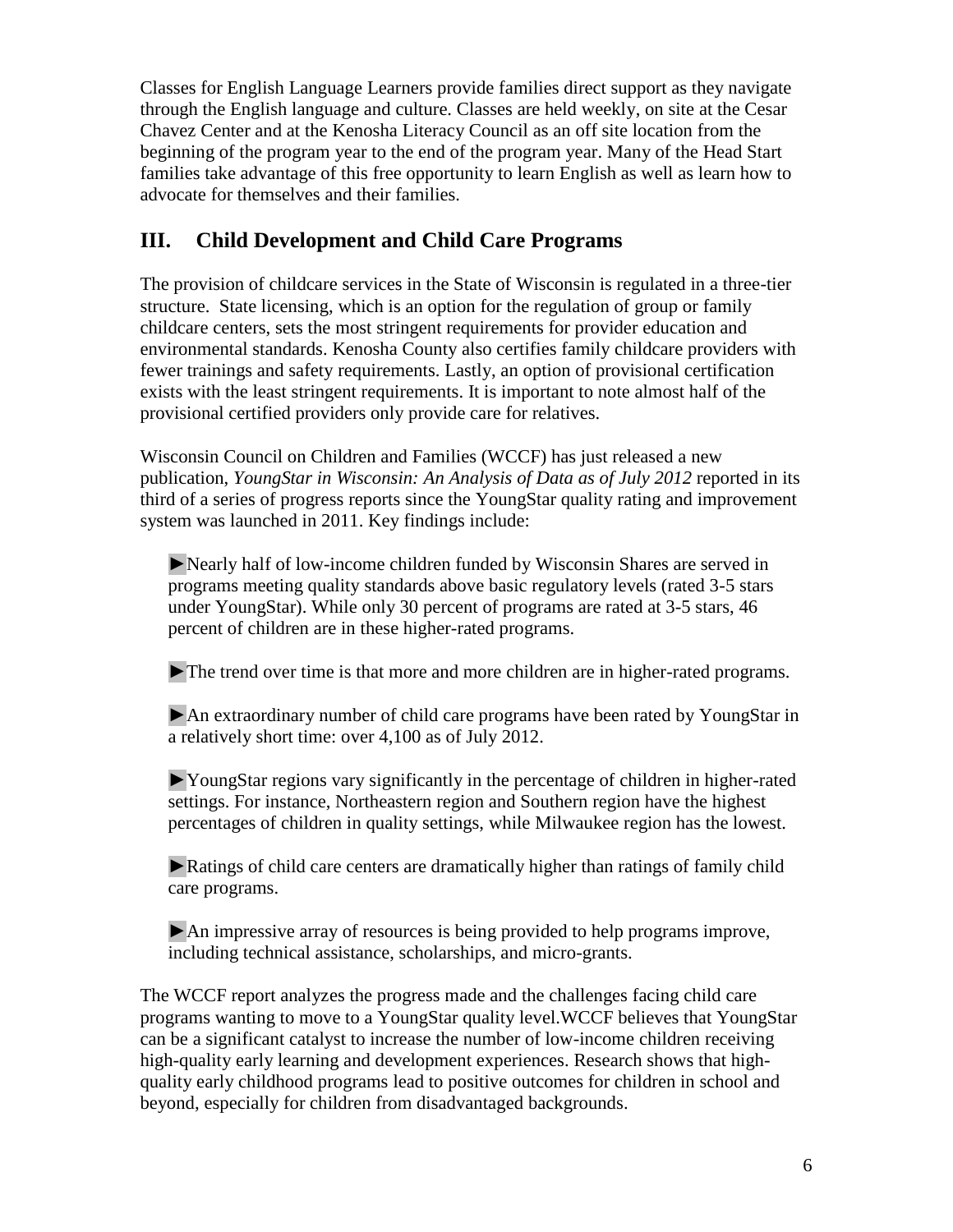In the State of Wisconsin during 2012, the average number of families receiving childcare subsidies through the Wisconsin Shares Child Care subsidy program on a monthly basis was approximately 30,500 with 52,000 children being served. Childcare subsidy data recorded for Kenosha County revealed there were 3,717 children receiving subsidies. In Kenosha County there are approximately 30 regularly certified providers and 99 licensed providers.

In a report published entitled, Parents and the High Cost of Child Care-2013 Update stated that the cost of child care is rising at almost twice the rate of inflation in most states. Parents of a 4 year old child will face \$3,380 to \$10,787 in child care fees. In every region of Wisconsin, child care costs more than food. Child care is particularly unaffordable for single parents. The cost of care for two children ranges from 48 to 102 percent of the state's median income for single parents. The report indicated child care fees for two children (an infant and a 4 year old) in a child care center exceeded annual median rent payments in every state.

Wisconsin Works (W-2) replaced Aid to Families with Dependent Children (AFDC) in September 1997. W-2 is based on work participation and personal responsibility. Under W-2, there is no entitlement to assistance, but there is a place for everyone who is willing to work to there ability. This program is available to low-income parents with minor children. The W-2 employment ladder consists of four levels of employment and training options. In which childcare subsidy is available. If the parent is approved for child care financial assistance, the child must be enrolled in a regulated care setting:

- ►Licensed day care center
- ►Licensed family day care home
- ►Provisional or certified family day care home
- ►Child care program run by a public school

The parent's share of the cost is determined on a sliding scale depending on the family income, family's size and number of children in subsidized care, and the type of child care service chosen.

The co-payment can be as low as 2% of the family gross income. The program is designed so that the family co-payment should not exceed 12% of the gross income, if the parent chooses a provider with prices within maximum reimbursement limits. The majority of childcare facilities provide access to services from 6:00 a.m. until 6:00 p.m. which leaves those families in need of childcare for second or third shift with few options. There are 99 licensed day care centers city-wide. There are 2 centers providing 24 hour care and 17 that provide care on Saturday and/or Sundays. At the time of this assessment, there are 21 facilities that advertised second shift childcare services. Although there has been an increase in facilities providing evening and weekend care, locating a facility continues to present a problem for some families because a majority of facilities are in-home daycare providers who have a small amount of children they can provide services to.

The majority of certified homes offer services to family members only. The low number of openings for infants has been attributed to the high number of staff to child ratio that is required which is currently 1:4. Kenosha County continues to witness a live birth rate of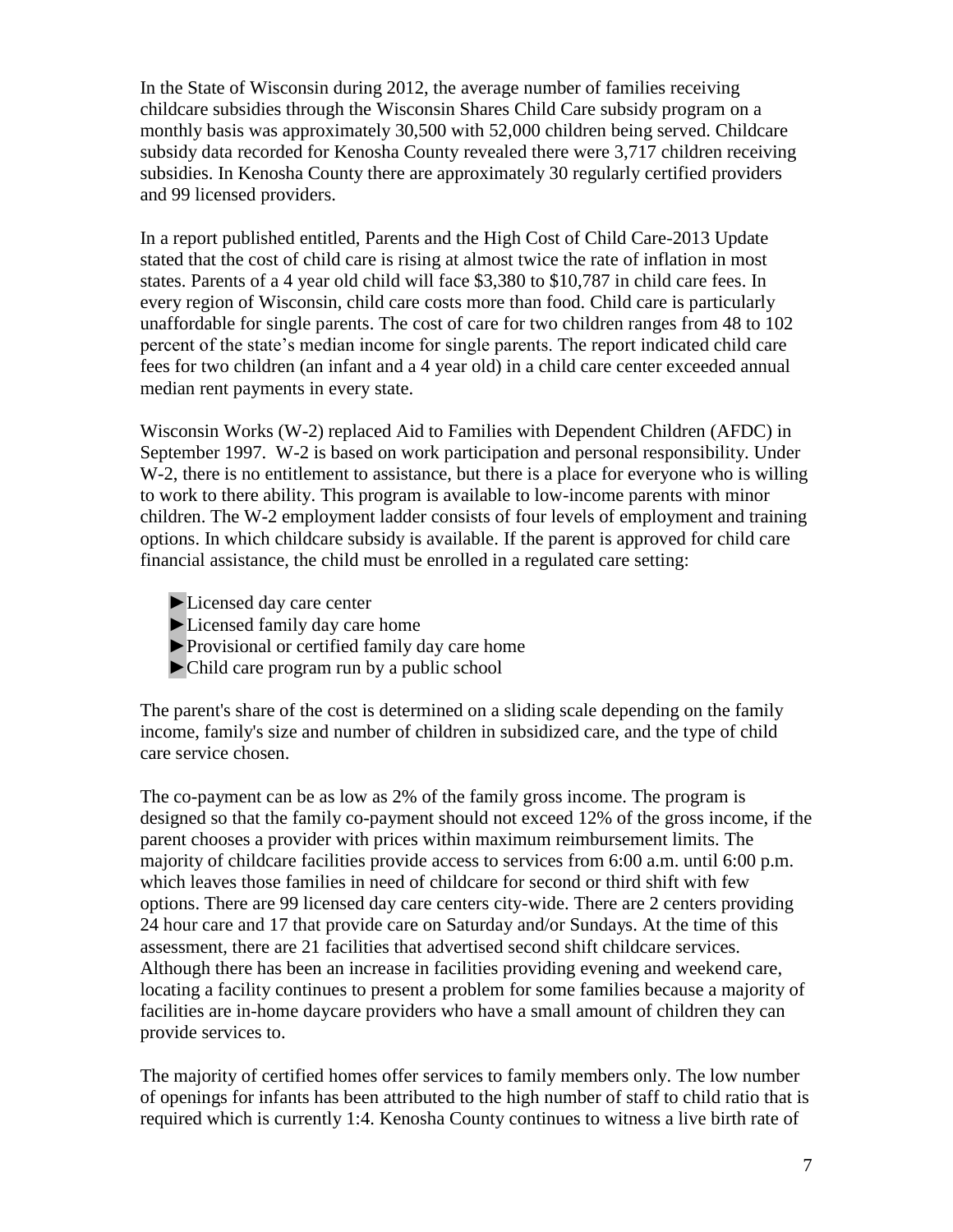over 1500 annually. It is clear that current childcare facilities in Kenosha have some difficulties of meeting this demand.

The Child Care Resource and Referral Services house and maintain a free resource and toy lending library that is available to parents, childcare providers, childcare centers and other early childhood professionals. Community reports continue to show the number of individuals in Kenosha County, who meet the income eligibility criteria for Head Start far exceed the capacity of existing child care programs for children ages zero to five. Children under age 5 in Kenosha County are estimated at 7,523. Availability of affordable and quality childcare is directly impacting our community with a considerable impact to the Head Start Program.

Currently 10 daycare centers are enrolling approximately 17 children per location and 23 4-K classrooms in the elementary schools are enrolling approximately 17 children per classroom. Per the  $2<sup>nd</sup>$  Friday Count Official Report for 2013, there were 1,211 four year olds serviced. That number included Head Start as well as Early Childhood 4 year olds. It is clear that families with children age 4 have many options available for preschool. Placement of Head Start eligible children also includes a home school opportunity within Kenosha Unified School District. Blended resources and services are part of the new Early Education programming within the school district.

Historically, Head Start has maintained a waiting list that far exceeds the federal mandate of 10% over funded enrollment slots. Future program planning will need to take into consideration the availability for eligible four year olds embracing the 4-K preschool programming now offered in this community as early as 2009. It is clear that future Head Start enrollment will show an increased number of three year olds being served. As previously stated Head Start with our Grantee are engaged in a collaborative effort to blend preschool classrooms and programming for our early learners. Monitoring of Head Start performance standards will remain a challenge for the program managers and administration as this new program is implemented and additional site locations are added.

## **IV. Children with Disabilities**

In the State of Wisconsin, a child is eligible for Part C services from Early Intervention Birth to Three when one of the following criteria is met:

►Child has a diagnosed condition that is likely or known to result in developmental delay.

►Child is exhibiting at least a 25% delay in one or more areas of development.

►Child's development has been determined atypical by the evaluation team.

#### **Services for children with disabilities are provided through a variety of agencies within Kenosha County.**

►The Birth-to-Three Program in Kenosha County is administered through the Kenosha County Department of Human Services, Division for Disabilities Services. The County contracts with the Early Intervention Program for the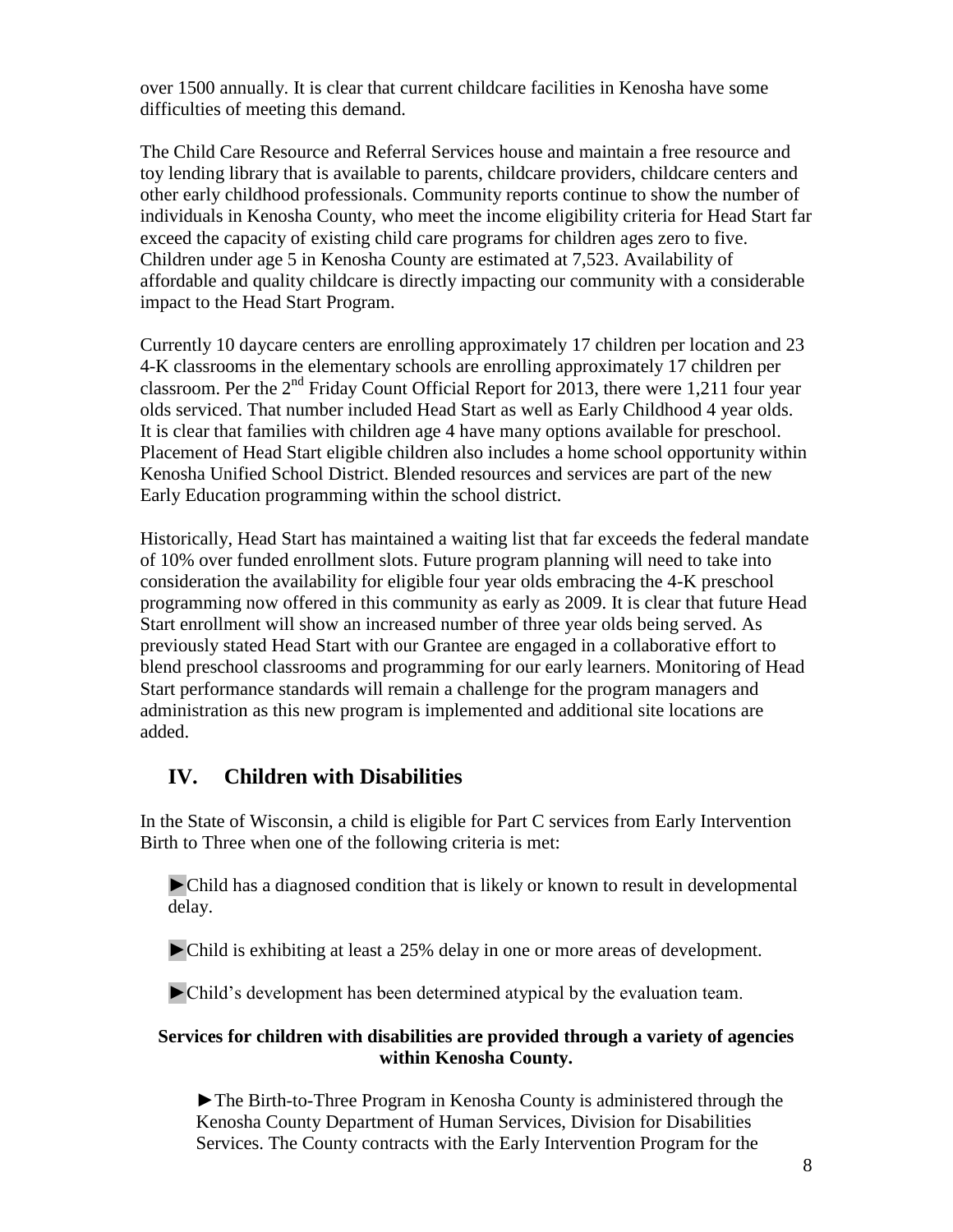provision of direct services to eligible children and their families. Services are typically provided in the child's natural environment. During 2013, the program provided services to 526 children and their families. Of those, 375 children were determined eligible for ongoing services and had Individual Family Service Plans (IFSP) in place.

►In accordance with the Federal Individuals with Disabilities Act and Wisconsin State Law, all school districts in Wisconsin must provide special education services to children identified with disabilities at the age of 3. In Kenosha, the Kenosha Unified School District (KUSD) serves this population residing east of Interstate 94. Westosha Special Education Alliance/CESA 2 serves eligible children west of Interstate 94. Related services that are provided by KUSD for children ages three through five who have been diagnosed with a disability and determined to require services include: speech/language, occupational and physical therapy, visual and hearing services, assistive technology, transportation, and early childhood classroom programming. Services are dependent on State and Federal criterion. Classroom programming options for preschool children include a continuum of services.

►Itinerant direct or indirect (consultation) early childhood special education programming within their childcare or preschool class, including Head Start

►Placement in an Early Childhood Special Education Classroom in which nondisabled peers also attend

►Collaborative Head Start classrooms in which a special education and a general education teacher team teach in an all-inclusive setting

During the 2013-2014 PIR, thirty-nine children were identified as being eligible to receive special education and related services while attending Head Start. Of those receiving services twenty-eight children's needs identified were in the area of speech and language development.

### **V. Data on Education, Health, Nutrition, and Family Services**

#### **Education**

The education statistics for Kenosha show that the graduation rate for citizens has increased slightly over the past three years from approximately to 80.2% to 82.3%.

Research continually supports that parental education level directly impacts the educational level and success of their child. Using this base we will first explore the education of Head Start parents and then expand to include the success level of the Head Start children as measured through standardized tests.

PIR data for three years shows the number of Head Start families with a parent with/without a high school diploma, GED has decreased but the number of parents with a college/vocational degree or a bachelor's degree has increased slightly.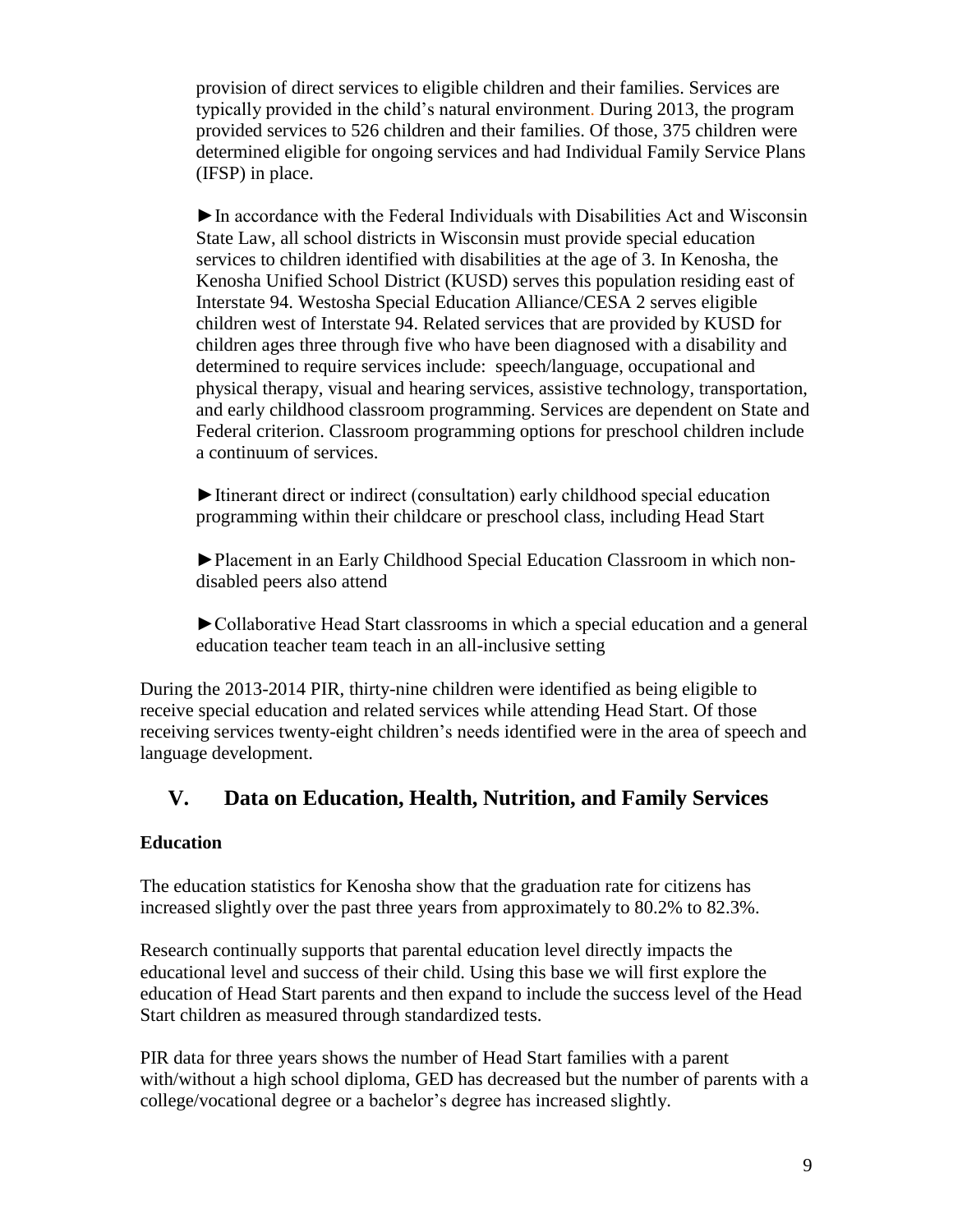| <b>Level of Parent Education</b> |      |      |      |
|----------------------------------|------|------|------|
| <b>Level of Education</b>        | 2012 | 2013 | 2014 |
| <b>Less than HS</b>              | 101  | 105  | 90   |
| diploma                          |      |      |      |
| H.S. diploma or                  | 149  | 179  | 173  |
| <b>GED</b>                       |      |      |      |
| <b>College or vocational</b>     | 53   | 56   | 61   |
| college                          |      |      |      |
| <b>Bachelor's</b>                | 83   | 67   | 71   |

**(As reflected in the 2011-2012, 2012-2013, 2013-2014 Program Information Report) (PIR)**

The focus of the Head Start program is to insure that children enter educational programs ready to learn. The state of Wisconsin measures literacy yearly in the  $3<sup>rd</sup>$  and  $10<sup>th</sup>$  grade of school. The state average for  $3^{rd}$  grade literacy levels in 2013 was 75.2%. Kenosha's  $3^{rd}$ grade literacy level was  $69.5\%$ . Wisconsin's state average for  $10<sup>th</sup>$  grade literacy was 72.9% with Kenosha 10<sup>th</sup> grade levels at 69.3%, falling below state average. In 4<sup>th</sup> and 8<sup>th</sup> grades, Kenosha Unified School Districts students performed at a similar level to Wisconsin's overall performance. Typically, other school districts in Kenosha County performed at a higher level than Kenosha Unified School District and the state average.

In the state of Wisconsin 42.3% of adults 25 years to 34 years old have attained a level of higher education. In Kenosha County 36.1% of the young adult population have at least a high school diploma. In 2013 82.3% seniors attending Kenosha high schools graduated on time. Graduation rates for minority students in Kenosha Unified School District, while still lagging behind their white peers, are higher than they are for the state.

Kenosha had one of the lowest attendance rates in Wisconsin at 93.7% with Racine at 93.0%. Kenosha School Districts dropout rate was 1.32% with Racine finishing the year at 3.72%. Kenosha School District's truancy rate for 2013 was 17.1% with Racine at 25.1%. Kenosha Unified School District rates  $3<sup>rd</sup>$  in attendance,  $2<sup>nd</sup>$  in dropout rate, and  $3<sup>rd</sup>$  in truancy compared to surrounding districts.

PIR data also shows that, while 69% of our families are educated at a high school/GED level and higher, the economic level of our families is not improving. Many families are employed in low wage jobs with few opportunities for improvement. It is often necessary for wage earners in the families to work multiple jobs. Head Start data supports that our families continue to work at poverty level and below resulting in a need for assistance to meet their basic needs.

| Tread Start Families with Employment and Supplemental Services |      |      |      |
|----------------------------------------------------------------|------|------|------|
|                                                                | 2012 | 2013 | 2014 |
| <b>Full or Part Time</b>                                       | 271  | 265  | 257  |
| <b>Employed</b>                                                |      |      |      |
| <b>Receive TANF</b>                                            | 168  | 100  |      |
| <b>Services</b>                                                |      |      |      |

**Head Start Families with Employment and Supplemental Services**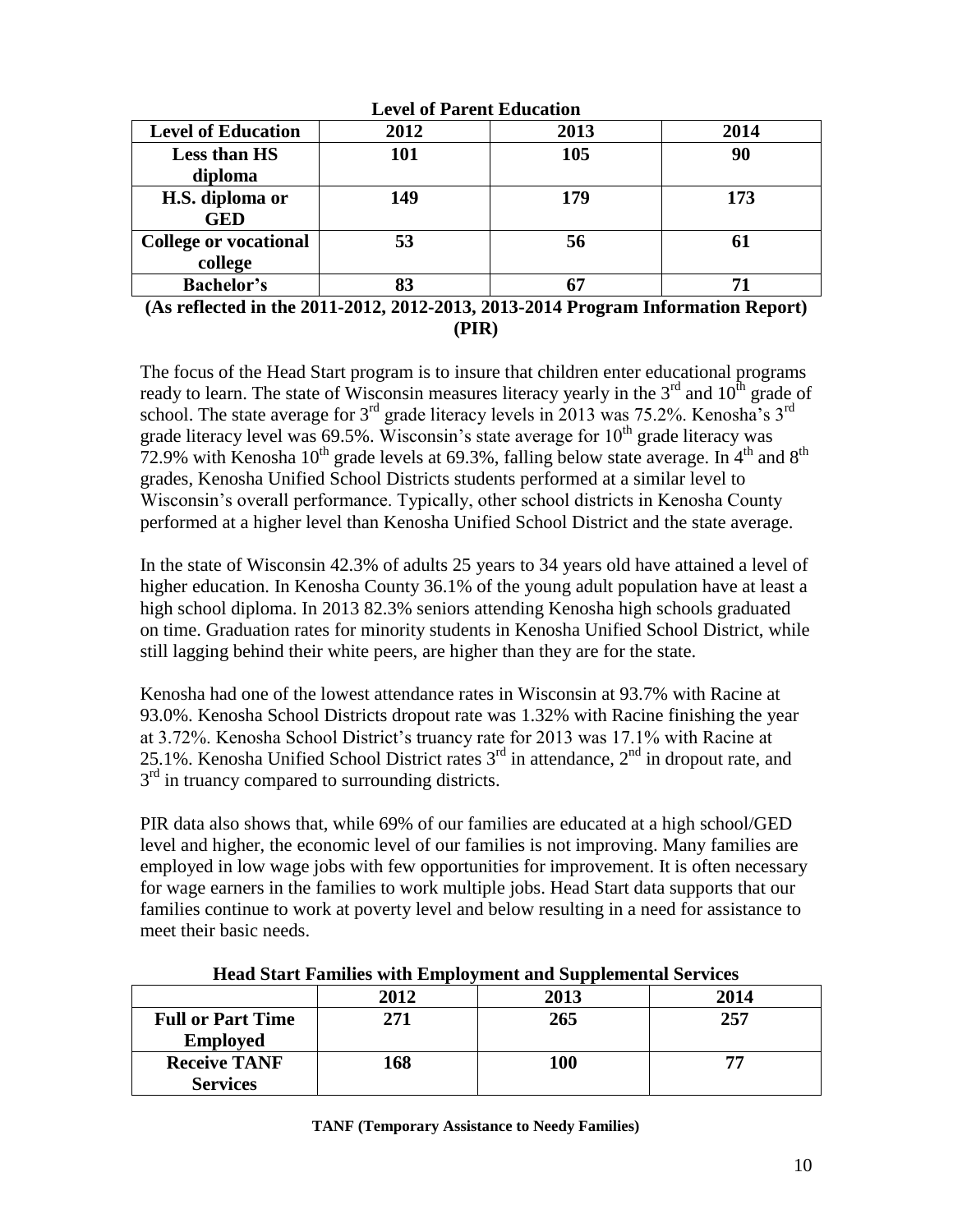Recently, the main focus for Kenosha County, like so many other counties in the Midwest is the alarming rise of unemployment. Beginning January 2012, the Department of Workforce Development reported that Kenosha County had 8.2% unemployment rate. Unemployment rates for Kenosha County have continuously increased by the rate of 1%. Kenosha County Jobs Center provides residents an Employment Central, a "one-stop" service center for both employers and job seekers. Acquiring help with career planning, job placement and training services job seekers have greater success with job placement. Employers use employment central to meet their workforce needs. Services include the following:

| Internet ready PC's                                                 | Job listings             | Job fairs                                |
|---------------------------------------------------------------------|--------------------------|------------------------------------------|
| <b>Veteran Services</b>                                             | <b>Career Counseling</b> | On site job interviews                   |
| Apprenticeship Information Fax, copier and phones for job searching |                          |                                          |
| Civil service typing test                                           |                          | WORKSHOP calendar to improve work skills |
| <b>Career Assessment</b>                                            |                          |                                          |

Access to affordable, quality childcare may help explain why so few of the program participants are enrolled in school to either finish their high school education or receive special training as they seek employment.

The data demonstrates the need for additional education, higher paying jobs, and supportive services related to job acquisition and job skill training. As a community strength, the Kenosha County Job Center is designed for this purpose. It provides comprehensive services and staff assistance through the Adult Learning Center. Clients are able to work towards a GED or enroll in local colleges, conduct a job search, and/or receive counseling to help them determine a direction for their profession. Families have the opportunity to work toward a GED or to learn English as a second language at local colleges and through outreach programs held within neighborhood schools as well as the Kenosha Literacy Council. Unfortunately, due to budget cuts the drop-in childcare services that were once provided for the participants at the Job Center are no longer available which creates another barrier for families seeking to improve their economic status.

Knowing that approximately a third of our parents do not hold a high school diploma and that they continue to live in poverty; how well do Head Start children do in the public school system? The Kenosha Unified School District measures student growth through student performance testing and five years of data shows that former Head Start students consistently perform better than their peers from similar economic backgrounds in reading, language, and math. This same data also demonstrates that, while former Head Start students do better than their peers who did not attend Head Start, they are not yet testing at the level of KUSD students who are not economically disadvantaged. Data also shows Head Start students who attend the Cesar Chavez Learning Station also out perform their peers that attend Head Start in their neighboring schools.

Seeing the value that Head Start brings to children and knowing that Head Start consistently has a waiting list of children, KUSD implemented the 4-year-old preschool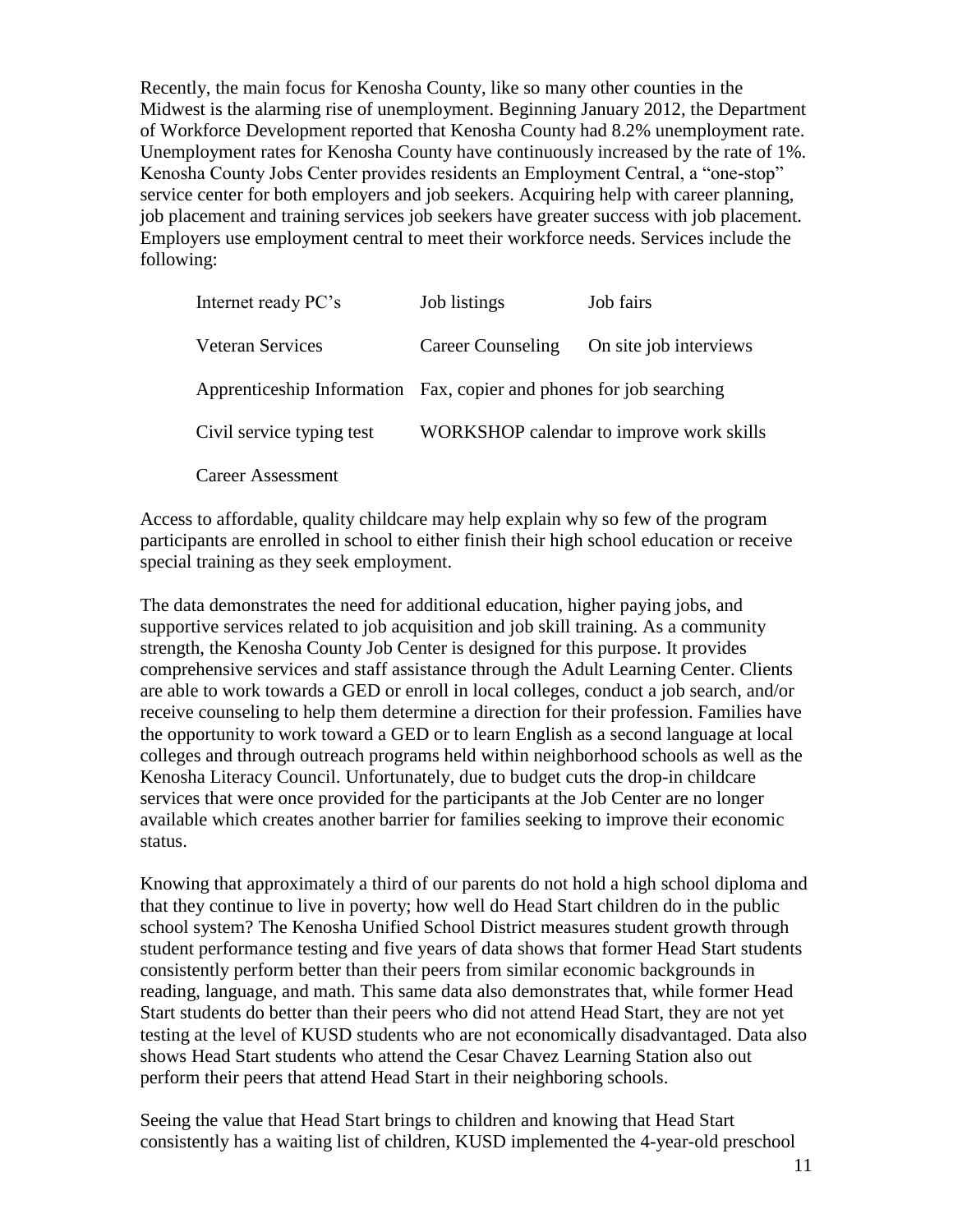program. The program began with the enrollment of eighty-four children in seven elementary schools. These seven schools have been targeted by the state of Wisconsin as schools of high poverty. Eligibility was determined through interest and the requirement that you reside within the school's attendance area more commonly known as a child's home school. Currently, the 4 year old preschool program is in its fourth year of implementation and is in the third year of blended classrooms including Head Start children. The 4-year-old- preschool program is now universal in the Kenosha Unified School District.

2013-2014 showed decreases in the number of childcare centers offering 4-year-old preschool from 15 childcare centers to 10 childcare centers due to the fact more parents are enrolling their child in their elementary school. Each childcare centers enroll approximately 13-20 children per location. As well as 4-K classrooms in all elementary schools, some charter schools, Head Start and Early Childhood collaborations which are enrolling approximately 17 children per classroom session. Their combined total equals 1,502 four year olds for the 2013-2014 program years.

The administration of early childhood programming throughout Kenosha Unified School District includes the following programs working in collaboration to provide a seamless delivery system of educational services for children ages 3-5.

► Head Start ►4-Preschool Program ►Early Childhood Special Education Services

#### **Health Care Coverage**

The State of Wisconsin offers many public health insurance options for low-income families including Medical Assistance, Badger Care and Healthy Start. Data for Kenosha indicates that over 24,000 individuals are insured through these programs. Ninety-four percent of Head Start families indicated one of these options as their insurance provider.

At the end of the 2013-2014 school year, 97% of children and families in the Head Start population had some type of health care coverage. Specifically, approximately less than 10% of Head Start eligible children did not have any health insurance at the ending of the program year. The options for insurance coverage include: Medicaid/EPSDT, State Child Health Insurance Program (SCHIP), Combined SCHIP/Medicaid insurance, State only funded insurance (Badger Care) and private health insurance. Over 95% of the children enrolled in Head Start reported being enrolled in Medicaid/EPSDT. At the end of the enrollment year, the percentage of children who had continuous access to health care was 98%.

Because Badger Care Plus does not have an open enrollment period, you can apply for Badger Care Plus at any time. Badger Care Plus has eliminated the income eligibility ceiling for children. Coverage operates as a single program with two insurance products: the Standard Plan, for enrollees <200% Federal Poverty Level (FPL), and the Benchmark Plan, for enrollees >200% FPL.

The cost for the Basic Plan is funded by member premiums. The current premium level is not meeting the requirement that the program be self-funded. For current members,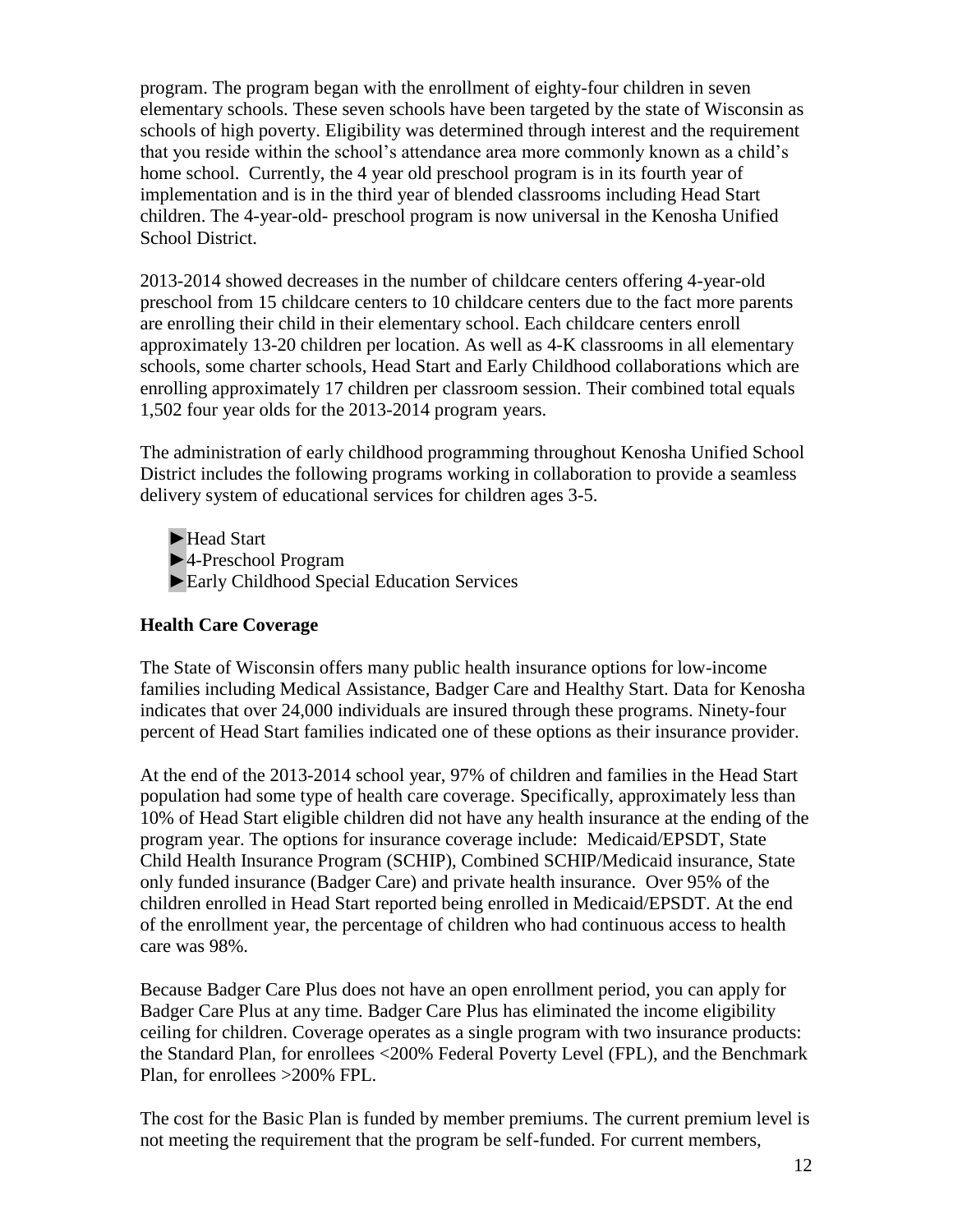premiums will increase to \$325 per month. Short term medical coverage for those who cannot get Badger Care Plus due to being a noncitizen have access to what is called the Emergency Care Plan. This type of insurance is available strictly for emergency care only and has a very limited time frame. Those interested can apply at ACCESS.wi.gov.

| Kenosha County    | December 2013 Enrollment |
|-------------------|--------------------------|
| All Children      | 14.369                   |
| Adults/Caretakers | 6.999                    |
| Pregnant Women    | 616                      |
| `otal             | 21.984                   |

#### **Badger Care+ County Report**

Source: Wisconsin Department of Health Services

Since December 2013 the total number of Badger Care participants has remained fairly steady at approximately 24,000 members per month. In total, this accounts for approximately 3.4% of total program participants in Wisconsin. Similarly populated areas such as Racine reported a higher number of program participants for the same time frame.

Dental Care is another area of concern for the Head Start eligible population. According to the 2013 PIR at enrollment time 316 children had continuous, accessible dental care provided by a dentist. At the end of enrollment 409 children had continuous, accessible dental care by a dentist. On May 20, 2012, Kenosha Community Health Center added more dental chairs and staff to help meet the needs of the community. As you can see by the data provided by the County Oral Health Wisconsin Surveillance System (COWSS) below, there is still a need for more dentists to help meet the needs of the Kenosha County community.

#### **Prevention**

| Percent of total population on a public water supply (PWS), 2011                            | 66.1     |
|---------------------------------------------------------------------------------------------|----------|
| Percent of population on a PWS with access to optimally fluoridated water, 2011             | 98.1     |
| Percent of total population (all water sources) with access to optimally fluoridated        | 64.8     |
| water, 2011                                                                                 |          |
| Total number of schools with grades second through sixth, 2010-11                           | 43       |
| Number of schools with fluoride mouth rinse programs, 2010-11                               | $\Omega$ |
| Number of schools eligible for Seal-A-Smile funding, 2010-11                                | 24       |
| Number of schools funded by Seal-A-Smile program, 2010-11                                   | 10       |
| Total number of schools with a dental sealant program, 2010-11                              | 10       |
| Total number of schools with a fluoride varnish program, 2010-11                            | 10       |
| 43.1 (40.5, 45.7)<br>Percent (95% CI) of third grade students with dental sealants, 2007-08 |          |
| Number of children served by fluoride supplement program, 2010-11                           | 0        |
| Number of Medicaid/BadgerCare+ children (age 0 to 8) with at least one fluoride             | 2,293    |
| varnish application by a dental provider, SFY10                                             |          |
| Number of Medicaid/BadgerCare+ children (age 0 to 8) with at least one fluoride             | 179      |
| varnish application by a primary care provider, SFY10                                       |          |

#### **Workforce**

| Number of licensed dentists, 2011                                        |       |
|--------------------------------------------------------------------------|-------|
| Number of licensed dental hygienists, 2011                               |       |
| Population to dentist ratio                                              | 2.190 |
| Medicaid/BadgerCare+ population (continuously enrolled) to dentist ratio | 31    |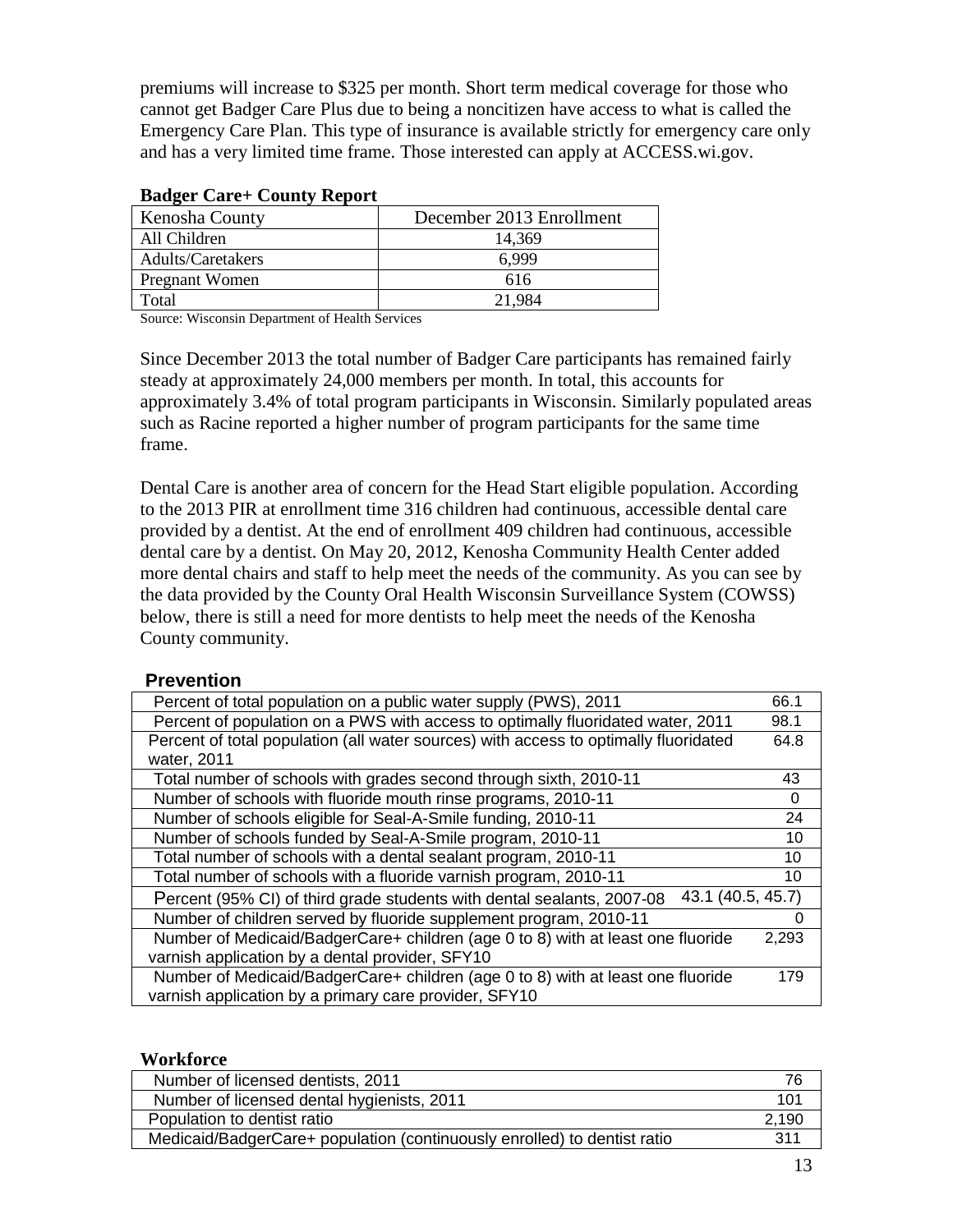| Number of Medicaid dentists who treated at least one Medicaid/BadgerCare+ patient, | 68 |
|------------------------------------------------------------------------------------|----|
| SFY10                                                                              |    |
| Less than 50 patients                                                              | 36 |
| 50 to 100 patients                                                                 |    |
|                                                                                    |    |

| Over 100 patients                                                  | 28.                 |
|--------------------------------------------------------------------|---------------------|
| Number of Federally Qualified Health Centers (FQHC) dental clinics |                     |
| Number of Tribal Health Center Dental Clinics                      |                     |
| Number of safety net dental clinics (Non-FQHC)                     |                     |
| Dental Health Professional Shortage Areas (HPSA)                   | <b>Whole County</b> |

#### **Disease Burden**

| Number of deaths from oral/pharyngeal cancer, 2003-2007                                                                                   | 26              |
|-------------------------------------------------------------------------------------------------------------------------------------------|-----------------|
| Age adjusted mortality rate per 100,000 (95% CI) from oral/pharyngeal                                                                     | 3.3(2.2, 4.9)   |
| cancer, 2003-2007                                                                                                                         |                 |
| Number of new cases of oral/pharyngeal cancer, 2004-2008                                                                                  | 81              |
| Age adjusted incidence rate per 100,000 (95% CI) of oral/pharyngeal                                                                       | 10.3(8.2, 2.8)  |
| cancer, 2004-2008                                                                                                                         |                 |
| Percent (95% CI) of adults with a dental visit in the past year, 2006, 2008,                                                              | 74.1(67.7,80.5) |
| & 2010                                                                                                                                    |                 |
| Percent (95% CI) of adults with tooth loss due to decay or gum disease,                                                                   | 39.6(32.4,46.8) |
| 2006, 2008, & 2010                                                                                                                        |                 |
| Number of patient visits to a hospital emergency department for non-traumatic                                                             | 1.131           |
| dental complaints, 2010                                                                                                                   |                 |
| Mean charge per visit to hospital emergency department for non-traumatic dental                                                           | \$355           |
| complaints, 2010                                                                                                                          |                 |
| . Counte loga than aiv were suppressed to protect confidentiality, in these seese regional mertality and/or insidence rates are presented |                 |

Counts less than six were suppressed to protect confidentiality. In these cases regional mortality and/or incidence rates are presented.<br>\*\* Counts less than ten were suppressed to protect confidentiality. These counties ar available.



#### Percent of Third Grade Students and Head Start Children with Untreated Decay and Caries Experience, Wisconsin compared to Southeastern Region, 2007-08 and 2008-09

To address dental care for Head Start children, an informal agreement with the Kenosha Community Health Center has reserved the second Wednesday of each month for dental appointments for Head Start children. With this agreement, Head Start is able to schedule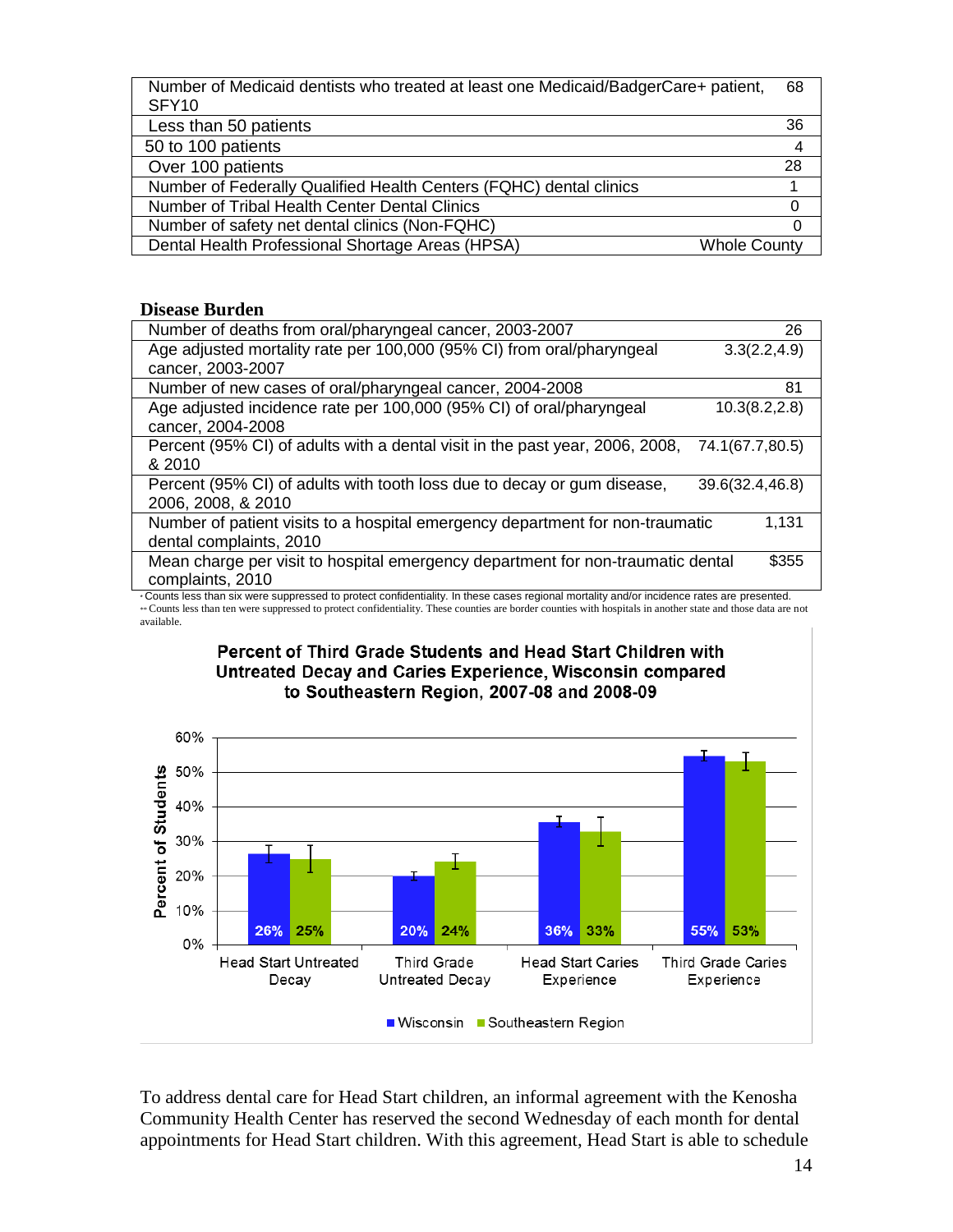thirty-one appointments for dental screening and/or treatment. This shortens the waiting time for appointments, provides parents with specific time for the appointment, and provides needed services to our children along with establishing a dental home for the child. Kenosha Community Health Center has also participated in the Head Start "dental day" at Cesar Chavez Learning Station. Here the dentists provide free dental exams to Head Start students who have not seen a dentist and have difficulty with transportation.

Attendees of the fall 2013 Health Advisory Committee stated that locating pediatric dentists who accept payment through Medicaid/Badger Care is a challenge in our community. Further, a local provider stated during separate interview sessions that young dentists prefer to move into careers serving adults and seniors because the more costly work provides a larger income. There are a limited number of options for low-income families to access dental care in Kenosha. Currently, the Kenosha Community Health Center, Dental Associates, and two private providers are certified for Medicaid and Badger Care patients. Dental Associates and the private practitioners have a limited number of Medicaid HMO's. All three providers have limited appointments available. It is not unusual for appointments to be scheduled more than six months in advance.

#### **Nutrition**

According to Food Share Wisconsin from the Department of Health Services, Kenosha County was outpaced by five other Wisconsin counties in the number of recipients for Food Shares. Kenosha County had 47.8% of its residents participating in the Food Shares Program. According to Vision 2020 End Child Poverty, Kenosha County has 25% more of its residents receiving Food Shares than the average for the state of Wisconsin. At the end of 2013, the Shalom Center food pantry served 10,167 households including 25,245 individuals and 7,994 children. The soup kitchen served over 31,084 evening meals, 8,446 breakfast and lunch meals. Fourteen schools in the Kenosha Unified School District have 50% or more of their children enrolled in the free or reduced-price lunch and breakfast program. Given the current state of the economy, this number is likely to rise.

There are four food pantries throughout Kenosha County that are linked to the statewide database. They are:

►Salvation Army ►Twin Lakes Food Pantry ►Sharing Center (located in Trevor) ►Shalom Center

Participants are allowed to access the food pantries once every thirty days. They are given enough food to last between three to five days. There are other agencies that provide food to those in need, however, these pantries are not linked to the statewide database, and therefore, there is no way to track a person's use of these facilities. In 2013, there were 10,376 households who used one of the recognized state-linked pantries. That covers 1,394,458 lbs of food, 1,379 households and 3,671 individuals (This number contains duplicates as persons use the facility for several months. 25,245 adults and 7,994 children were served.)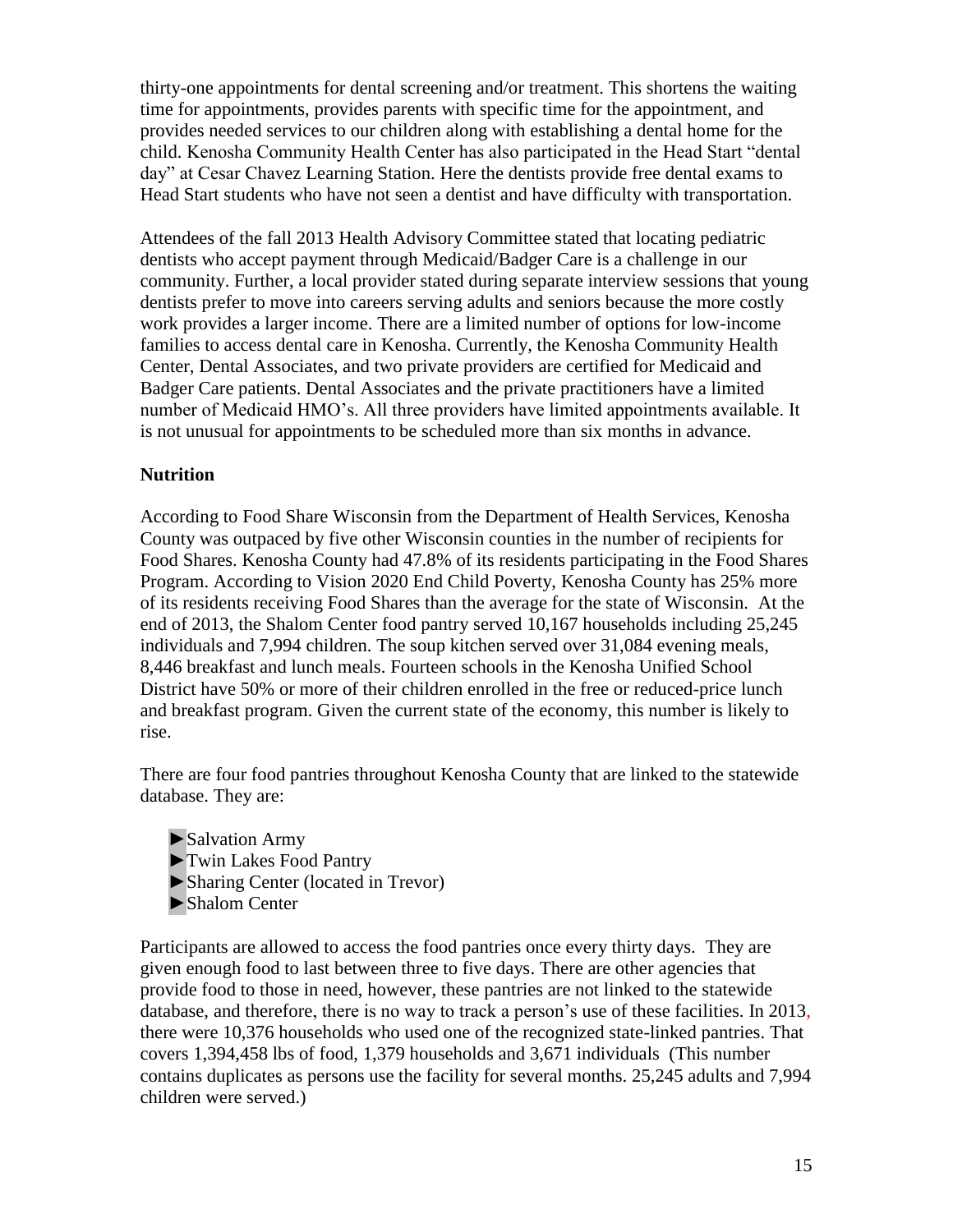The Racine Kenosha Nutrition Education Program (NKNEP) works together as a team to educate limited resource audiences about the importance of living a healthy lifestyle and making better choices.

RKNEP is a UW-Extension Nutrition Education program that helps families and individuals with limited resource:

- ►Increase their knowledge regarding basic nutrition based on the My Pyramid model
- ►Become aware of available resources in the community
- ► Become more food secure by planning
- ►Increase their knowledge of basic kitchen skills
- ►Incorporate daily physical activity in their daily lives
- ►Increase consumption of fruit and vegetables into their daily diets

Growing numbers of individuals and families are facing economic challenges and the problem of food insecurity. More people are living in poverty and increasing numbers are the working poor. They are confronted with difficult choices in the areas of food and shelter needs, credit obligations and high medical bills.

In response to the diverse needs and resources of the economically poor, the purpose of RKNEP is to develop and implement community-based nutrition education programs. RKNEP collaborates with the following agencies providing nutrition education and/or budgeting information to the people they serve:

- ►Boys & Girls Club of Kenosha
- ►Division of Health Immunization Clinics
- ►Kenosha County Job Center
- ►Kenosha Unified School District
- ►Kenosha Head Start and Early Head Start Programs
- ►Salvation Army
- ►Shalom Center
- ►Sharing Center
- ►Spanish Center

#### **Women, Infants, & Children (WIC)**

The purpose of the Supplemental Nutrition Program for Women, Infants and Children (WIC) is to promote and maintain the health and well being of nutritionally at-risk pregnant, breast feeding and postpartum women, infants and children. WIC provides supplemental nutritious foods, nutrition and breastfeeding information, and referral to other health and nutrition services.

In 2013, the WIC nutrition program reported that 6699 individuals received WIC services. This number included 854 pregnant/postpartum women, 1,340 infants and 3,461 children age 1-4 years. Currently, the Kenosha County Division of Health has a contract with the state of Wisconsin to handle a monthly caseload of 4,043 participants. The State has assigned a monthly caseload of 4139 for Kenosha County for 2013.

A breakdown by ethnicity is as follows: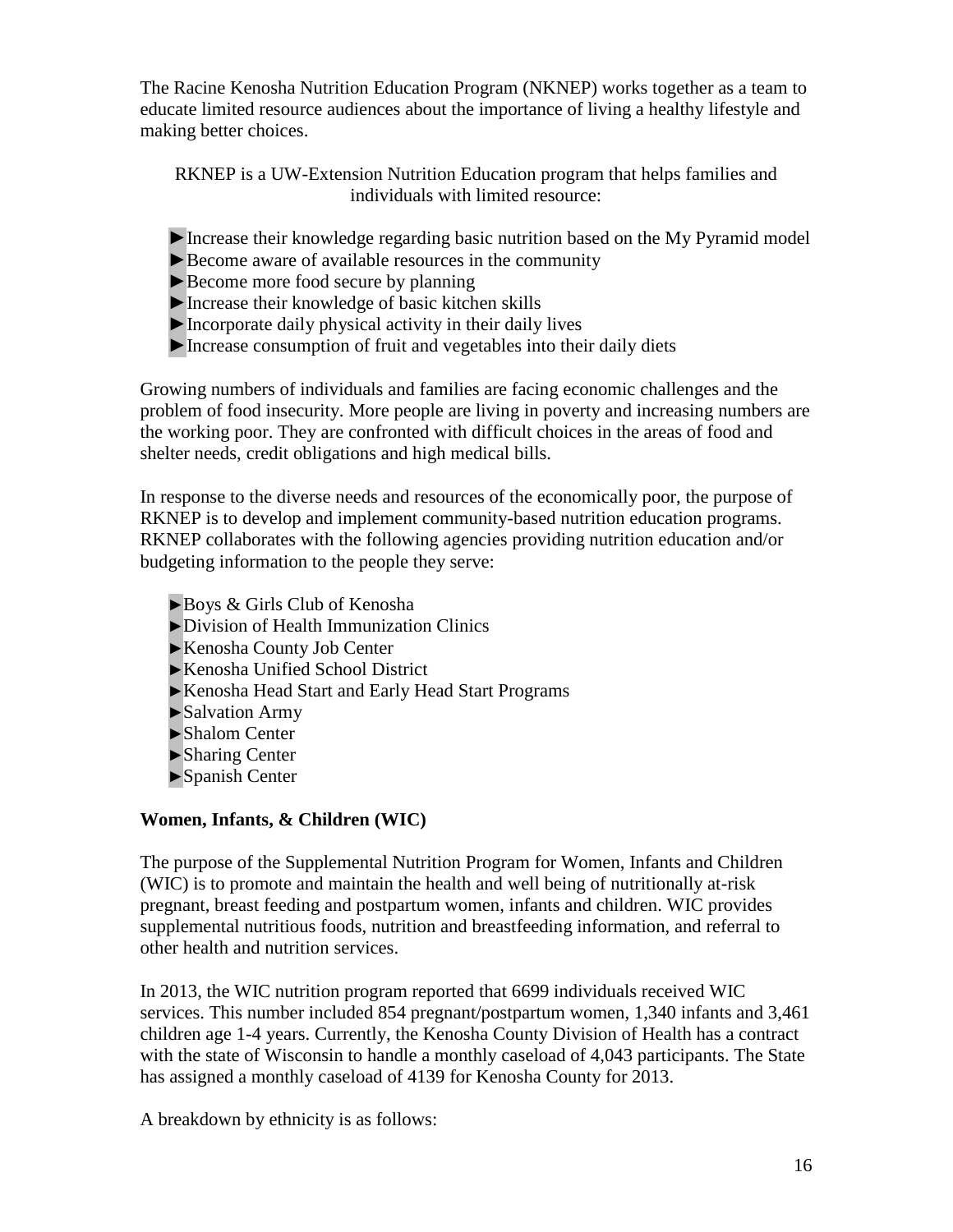| RACE         | % RECEIVING WIC BENEFITS |
|--------------|--------------------------|
| Hispanic     | 35%                      |
| Caucasian    | 68%                      |
| Non-Hispanic | 65%                      |

Pam Halbach, Director of the WIC program for Kenosha County revealed that "17.7% of WIC children between the ages of 2 through 4 are considered overweight while over 15.4% are considered obese". The 2013 Head Start PIR shows that at enrollment 75 students were determined to be obese (BMI at or above 95%) and 54 students were considered overweight (BMI at or above85% but below 95%). According to the Center for Disease Control and Prevention's Pediatric Nutrition Surveillance System, Kenosha County has had a higher rate of childhood obesity than the state of Wisconsin. According to the 2012 Kenosha United Way Community Snapshot, the incidence of obese children in the county declined slightly over the last year.

The fundamental cause of obesity is the imbalance between the number of calories consumed and the calories expended. Simply put, children are consuming more calories than they are able to use in a given day. In addition to increased future risks, obese children experience breathing difficulties, increased risk of fractures, hypertension, early markers of cardiovascular disease, insulin resistance and psychological effects.

The free and reduced lunch program offered by the Kenosha Unified School District serves 54% of the school aged children. The District also participates in the National School Breakfast Program so any students that qualify for free lunches also qualify for breakfast. The food service department provides food for 22,676 students in 37 buildings every day. Last year the department served for breakfast: 438,605 free, 21,787 reduced, 37,301 full price, 18,162 meal equivalent. For lunch the food service department served 1,205,221 free, 110,819 reduced, 425,281 full price and 391,240 meal equivalents and 42,711 snacks. That is over 2,600,000 meals served to KUSD students. The full price for elementary school breakfast is \$1.40, lunch at \$2.60 and reduced prices .35 and .40 respectively. The full price for high school lunch is \$2.75-\$3.25 with the reduced rate at .40; milk cost for all students is .35. Unfortunately the economy being what it is families are unable to become self-sufficient when it comes to purchasing groceries without the use of food stamp or subsidizing their monthly budget with the use of local food pantries which means the numbers of children who participate in these programs is likely to increase.

According to data received from the Wisconsin Department of Public Instruction, the Kenosha School District No. 1 reported the following percentage of children receiving subsidized lunch as follows:

| I YEAR                | <b>ENROLLMENT</b> | % ELIGIBLE FOR<br><b>SUBSIDIZED LUNCH</b> |
|-----------------------|-------------------|-------------------------------------------|
| $\parallel$ 2013-2014 | 22,676            | 54%                                       |
| $\parallel$ 2012-2013 | 22,639            | 50.58%                                    |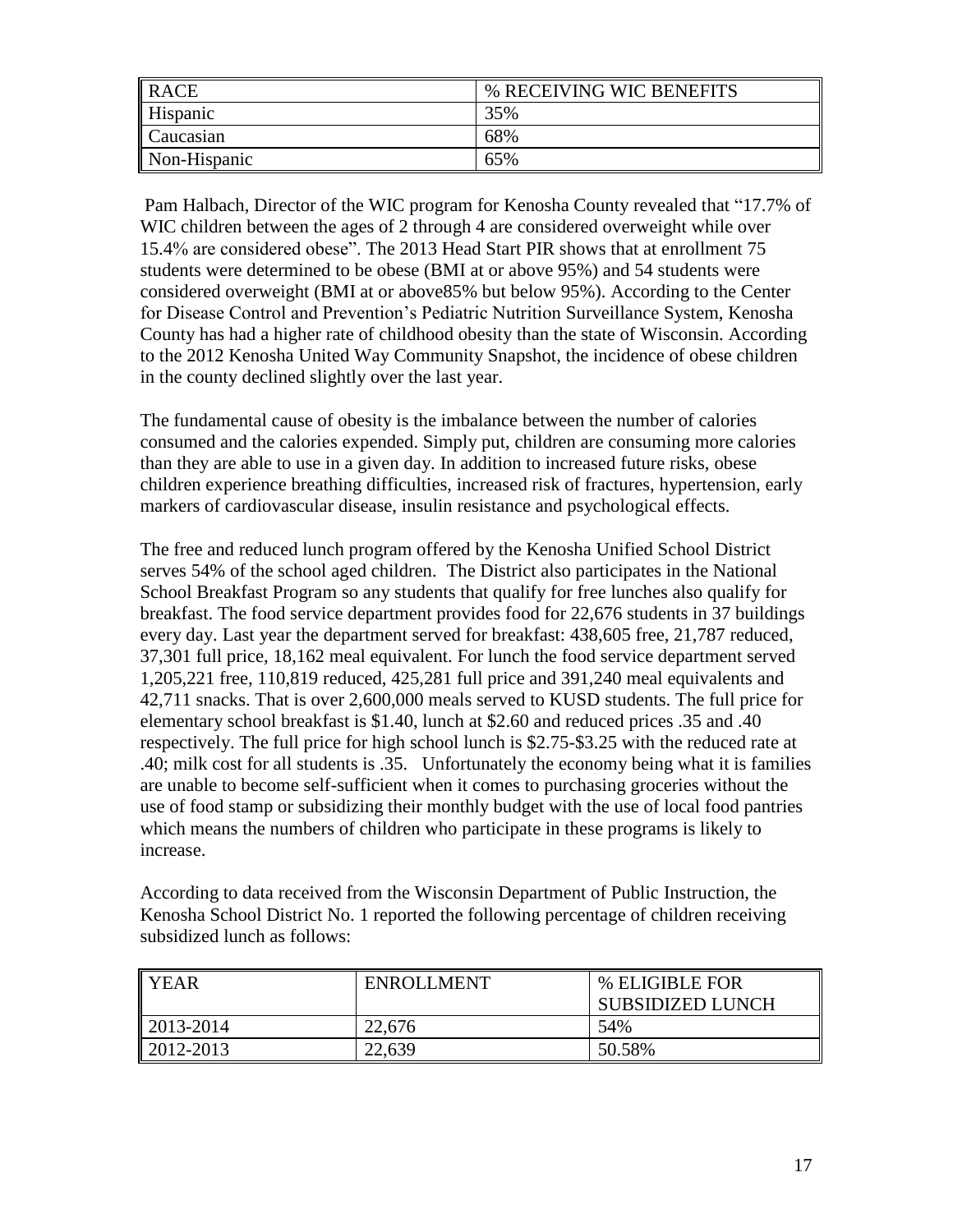#### **Homelessness in Kenosha County**

According to the 2013 Shalom Center's Emergency Family Shelter report, the shelter provided services for 57 families, consisting of 67 adults and 111 children. Program referrals come from various sources, with the majority provided by: the Kenosha Department of Human Services, School Personnel, and other community agencies such as the Kenosha Achievement Center. Referral activity remained consistent for 2013.

Local homeless housing and service providers in Wisconsin reported that the number of sheltered and unsheltered homeless people increased by 4.2 percent between 2011 and 2012. An attempt to serve homeless families in Kenosha proves difficult given this population is transient and often is found to move from shelter to shelter on a nightly basis. For persons who qualify for the Emergency Family Shelter at the Shalom Center in Kenosha, they are able to remain in one location for 30 days, though if goals are met, the stay may be extended up to 45 or 60 days. Unfortunately, only seven families are able to receive these services within any one month. During this time, the very basic needs of the family are the focus. This means that persons are encouraged to find jobs, shelter, and child care and save money toward renting a place to live. Participants in this program also attend classes in budgeting, nutrition and other basic needs. The goal of this program is to move the participants to self-sufficiency. At this time, persons are put in contact with other available services and programs that they may be eligible for.

The INNS shelter is another program that offers assistance to the homeless population and is offered through several Kenosha County churches. This program houses people on a first-come, first-serve basis with approximately 32 beds available and requires the participants travel nightly to the churches. Because this program is provided at churches, accommodations are generally set up in the basement where privacy and space is limited. Annually, the INNS provided shelter to 516 households consisting of 528 adults and 175 children (totaling 703 individuals). A person is considered ineligible if they present to the program while using drugs, alcohol or have an obvious mental issue that may cause them to hurt other persons in the shelter. Some people have been turned away due to lack of space but that does not happen very frequently.

According to the Racine-Kenosha Needs Assessment performed by the Planning Council for Health and Human Services, Inc. "The current foreclosure crisis is a setback after several years of economic expansion through the early 2000s. Rental payments for nearly half of low-income residents in the city of Kenosha consume more than 30% of their income, the benchmark for what is considered affordable rent. Households that spend more than 30% of their income on housing have less money available for other important expenses, like utilities, food and medications. In a survey, one-third of Kenosha lowincome respondents strongly agreed that getting help paying utility bills is a challenge."

The Kenosha Unified School District also tracks children who are homeless. In 2013, the number of children who were classified as homeless was reported to be over 500. Of the students serviced, 26 of them were either enrolled in Head Start, 4K or the Early Childhood Program. The Shalom Center offers after school classroom and extra help for children in this situation. This is helpful for parents as they focus on meeting their goals and objectives. The children are in a safe place as they do their homework while parents can meet with caseworkers or attend classes of their own. The program has relationships with approximately 25-30 other local agencies to provide all needed services to the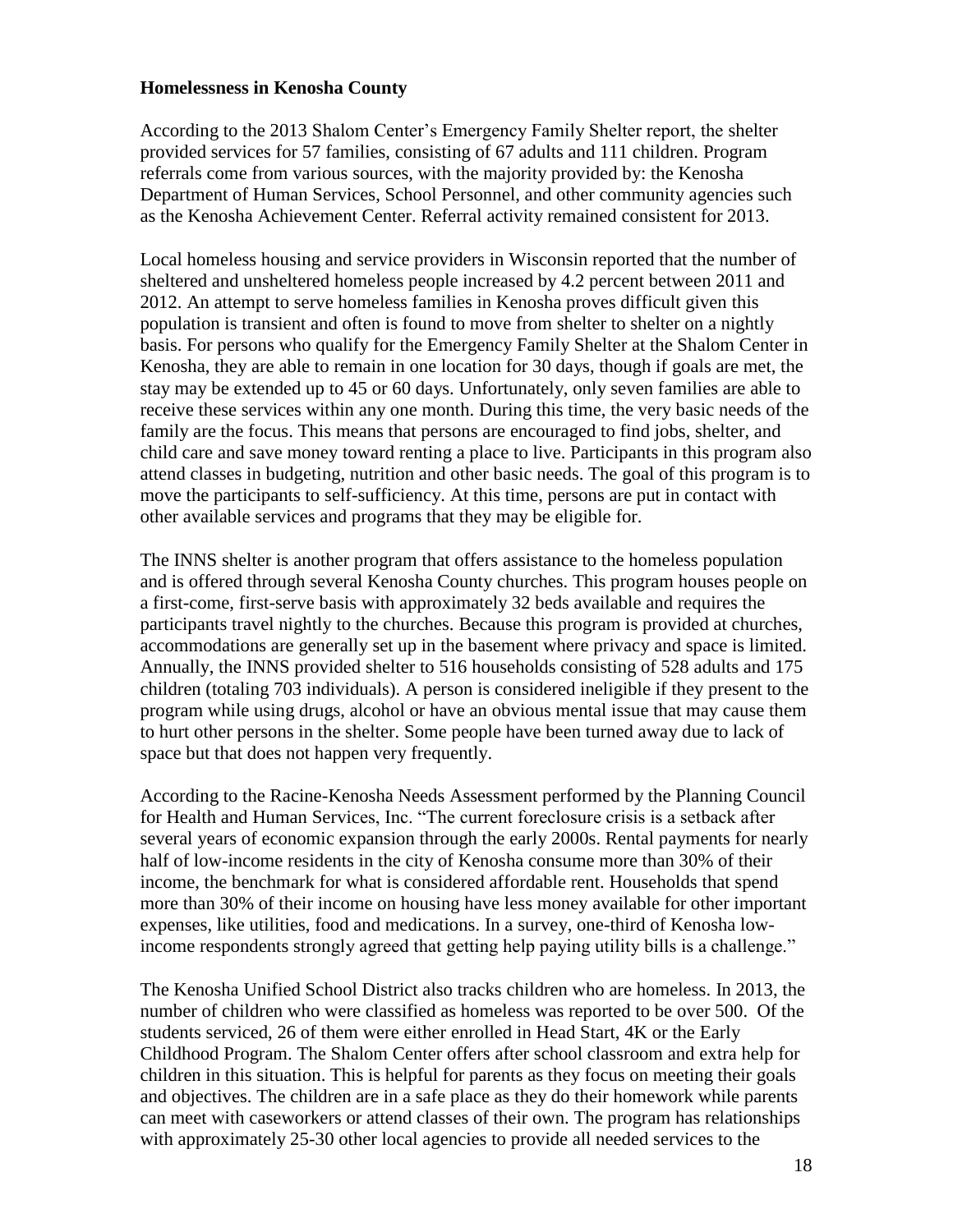participants. Head Start and Early Head Start are two important programs having ties with the Shalom Center so that families also provide for the healthy growth and development of their infants and toddlers.

#### **Family Services**

The Kenosha community as a whole continues to struggle to meet the needs of lowincome families and their children. There are social services for families in Kenosha County that are contracted to private, for profit and non-profit agencies including job support, medical assistance, childcare subsidy, AODA and other social services. The fluctuation of locations and agencies providing services may increase the difficulty of accessing needed services for some.

Supportive services for Head Start families are accessed through the Alcohol and Other Drug Council in Kenosha. Prevention Services Network through the Kenosha County Job Center provides additional supportive services for families with AODA issues. Head Start Family Services staff maintains current data on all agencies in Kenosha that provide supportive services to the Head Start population.

Community level factors that heighten the risk of experiencing problems with alcohol include the per capita number of bars in a community. In 2011-2012 the overall alcohol outlet (bar) density in Wisconsin was 1.5 bars per 500 people. Kenosha County had 400 licenses issued in 2011-2012. The prevalence of heavy use of alcohol among Wisconsin adults (age 18 and older) remained at or near 8% from 2002 to 2009 but declined in 2010 to 6%. Wisconsin's rate was consistently higher than the national average (5% in 2010). The Centers for Disease Control and Prevention defines heavy drinking as more than two drinks per day for men and more than one drink per day for women.

In 2010, the prevalence of heavy drinking was 7% among men and 6% among women. Men had higher rates of heavy drinking than women in most years since 2002. In 2008- 2010, heavy use of alcohol was reported most frequently by Hispanics/Latinos (13%) and American Indians (12%).

Wisconsin women of childbearing age are more likely to drink than women nationally. In 2010, 68% of Wisconsin women ages 18-44 said they had at least one alcoholic drink in the past 30 days; this compares with 52% of women in the United States.

Source: Behavioral Risk Factor Surveillance System, Division of Public Health, Wisconsin Department of Health Services; and U.S. Centers for Disease Control and Prevention.

#### **Needs of Eligible Families**

The Head Start Program Information Report (PIR) lists the following services as high need for families participating in the program.

| Program Year       | 2010-2011 | 2011-2012 | 2012-2013 |
|--------------------|-----------|-----------|-----------|
| Emergency crisis   |           |           | 320       |
| intervention       |           |           |           |
| Housing assistance |           |           |           |
| Mental health      |           |           |           |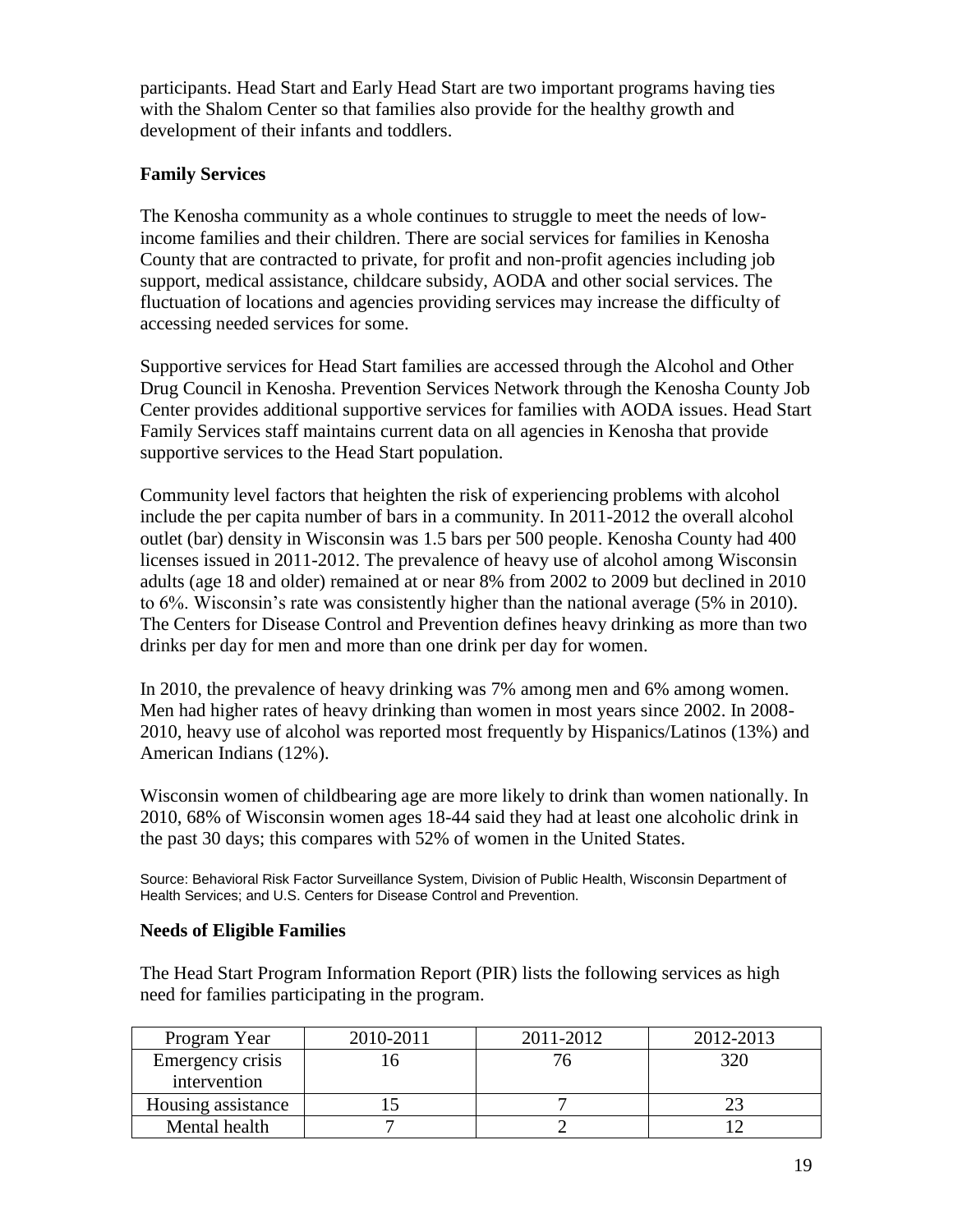| services            |                |                |     |
|---------------------|----------------|----------------|-----|
| English as second   | 30             | 31             | 14  |
| language            |                |                |     |
| Adult education     | 47             | 16             | 135 |
| Job training        | 8              | 8              | 6   |
| Substance abuse     |                |                |     |
| Child abuse/neglect |                |                |     |
| Domestic violence   | $\mathfrak{D}$ |                | 2   |
| Child support       |                |                |     |
| Health education    | 349            | 293            | 290 |
| Assistance to       |                | $\overline{2}$ | 6   |
| incarcerated        |                |                |     |
| individuals         |                |                |     |
| Parenting education | 58             | 74             | 200 |
| Marriage education  |                |                | 3   |

The data reflected above is evidence of the need for supportive services for Head Start families. Continued outreach by Head Start Family Services staff strengthens the support structure for many families. Community connections are strong and continue to improve as the needs of the community and families change.

In 2013 the Health Advisory Committee focused their energies on the continuation of services regarding health and dental exams for low income families. Many of the Head Start families receive Medical Assistance through the state which allows them access to one facility for all dental care. As stated earlier in this report the Kenosha Community Health Center has recently hired 13 additional dentists making the total count 28 dentist to serve the low income families of Kenosha. Many families experience frustration when trying to obtain dental appointments for their children due to the lack of pediatric dentists available. It is the hope of the Health Advisory Committee that with new dentists on board dental services will be completed in a timely fashion. In regards to the health exams many families have medical homes however some still turn to emergency rooms or walk in clinics for continuous care. It is the goal of the Health Advisory Committee to encourage families to obtain a medical home and to utilize said doctor for any and all medical care unless it is for a true emergency.

Kenosha Transit provides bus service within Kenosha city limits. Bus stops are clearly identified every two to three blocks. Customers may also board a bus at a stop sign or traffic light along the route. Special courtesy is offered to senior citizens and people with disabilities. The bus service is limited only to areas east of Interstate 94, during 6:00 AM  $-7:30$ PM weekdays and Saturday 9:00 AM  $-4:00$  PM and if paying in cash riders must have exact change. Riders have the option of paying daily or purchasing a monthly pass. In addition, families have the option of private pay cab service or if in need of transportation to a medical or dental appointment, they can call a service that provides services and will bill medical assistance. Kenosha Transit operates a two mile streetcar loop which connects the local commuter rail station to downtown attractions, a transit center, and the 64 acre Harbor Park situated on the Lake Michigan Shore. Streetcar rides are available at a very affordable rate.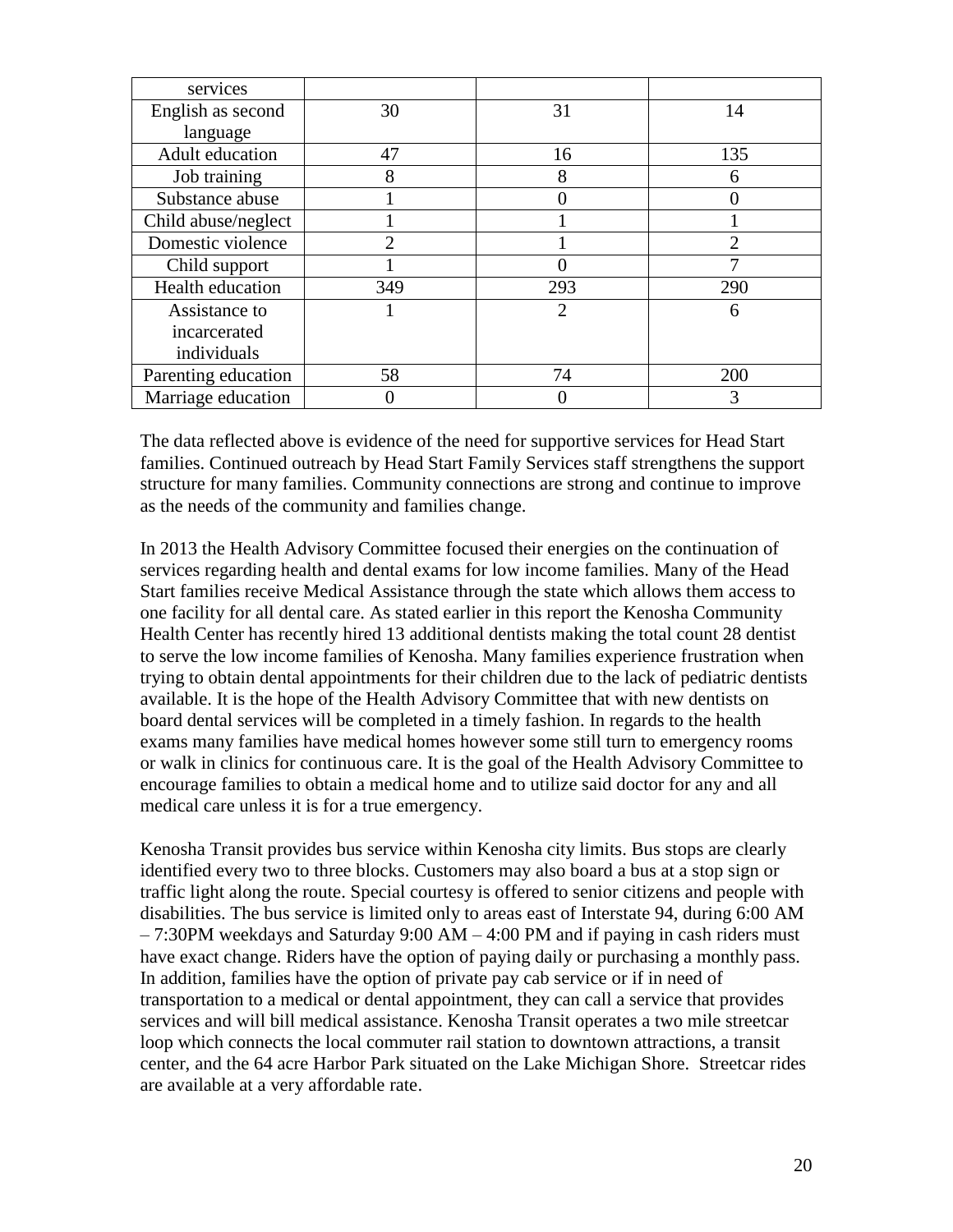According to the Kenosha County website, Western Kenosha County Transit is a regional fixed-route bus service operating throughout Kenosha County and serving its many towns and villages. Western Kenosha County Transit is made up of three routes and two rush hour commuter shuttles. The system operates Monday-Friday at headways that can stretch anywhere between an hour and two hours. Riders have the option of paying daily or purchasing a monthly pass.

In the housing market, current low interest rates have helped families by creating an increase in available rental property. Although according to the Kenosha News dated 5- 19-15; "sales of existing homes rose in April by a slight 2.2 percent over the same period a year ago year-to-date sales were down 2.4 percent compared to the same period a year ago". Reports in the Kenosha News state, that while more rental property is available, it is difficult to find landlords willing to rent to people who have subsidized rent and/or many children. Less than a fourth of available properties would house a family that needed three or more bedrooms. As a result, families frequently live with other family members creating overcrowded conditions and potential eviction for breaking lease agreement. Address changes of Head Start students show movement around the first of each month as families relocate to a new apartment or house. On average Head Start handles multiple address changes in one year for some families.

## **VI. Community Resources**

There are two large and invaluable agencies that provide health services for low-income families. The Kenosha County Division of Health and the Kenosha Community Health Center, offer health services for Head Start families and others from similar economic backgrounds. Services include immunizations, health checks, vision/hearing screenings, dental exams, lead abatement, and other preventive care for families. Both agencies employ staff with diverse language as well as other cultural sensitive skills.

Churches are abundant in Kenosha and serve diverse populations of people providing a variety of services such as spiritual and emotional support and visitation of the sick. They also provide goods and/or cash to support people in need. Some African American congregations display support within a circle of giving and receiving with social visits, mentoring, and financial support. Most active families help others through the church as they were helped in the past. Several parishes offer Spanish language masses. The INNS (Interfaith Network Shelters) program, supported by a collaboration of different denomination churches, provides emergency shelters to the homeless. Each sponsoring congregation is scheduled to provide food, shelter, and supervision at their church on weekly scheduled dates.

Head Start and Kenosha Unified School District No. 1 build and maintain community partnerships that ensure seamless services for the families with children eligible to attend Head Start and Early Childhood education programs. Such community partnerships are built with agencies that provide physical and emotional support for Head Start families or are able to assist with immediate needs such as homelessness, domestic violence, or alcohol and drug issues.

By working closely with other agencies and the Kenosha Unified School District an assessment of strengths and needs of the community are readily identified. One result of such efforts identified the need to streamline services to meet early childhood needs in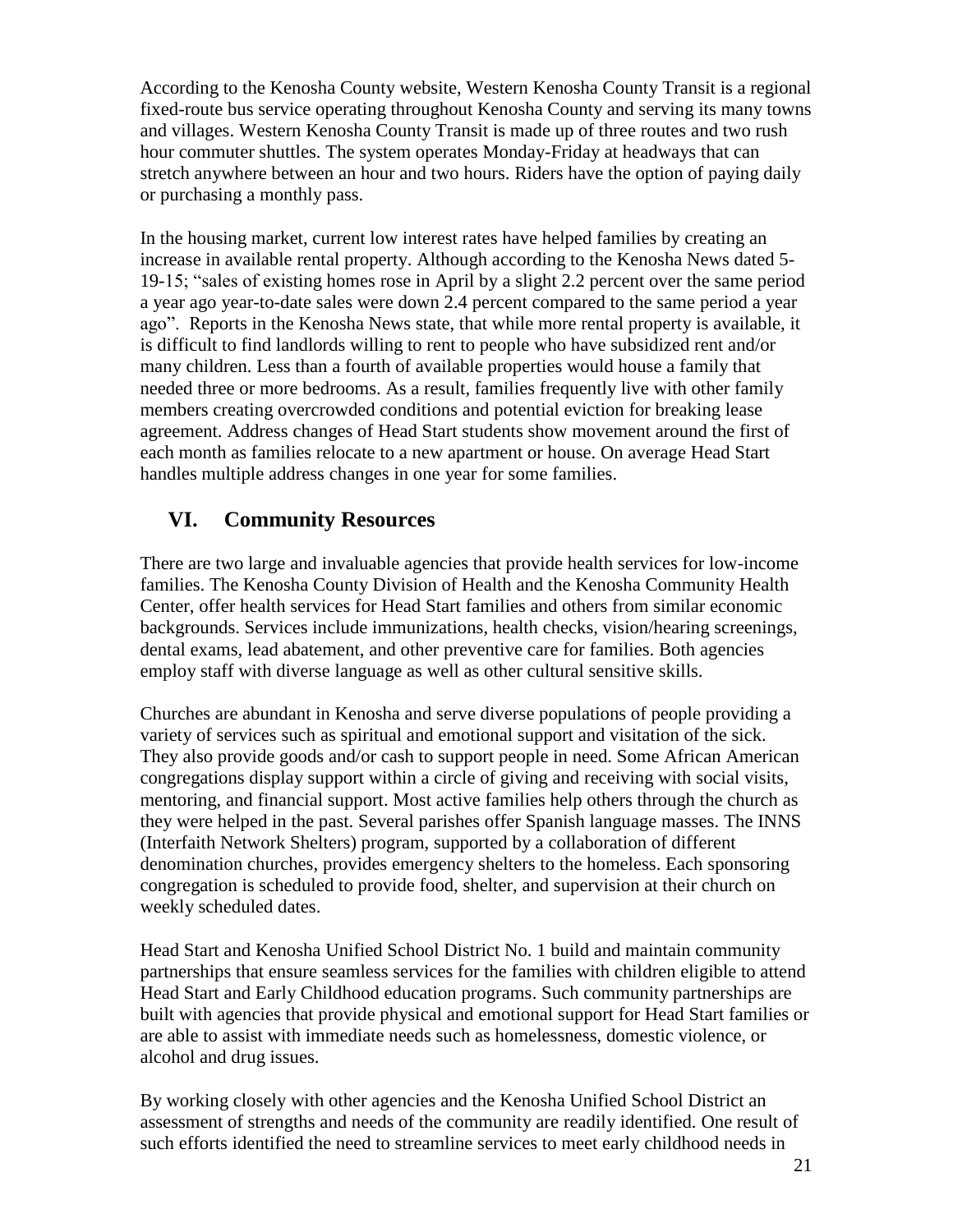Kenosha. Through the fostering of relationships that promote awareness and blend of resources, we can provide children with supplemental curriculum opportunities outside of the classroom. Establishment of these relationships also provides the opportunity to invite community programs to participate in and present for classroom community helpers month.

Head Start further collaborates with local agencies to provide programming for students with developmental disabilities. Written policies have been developed enabling students to transition from Birth to Three program, and the Early Head Start Program to Head Start and then from Head Start to Kindergarten.

## **VII. Community Strengths & Assets**

The Kenosha community has numerous strengths. Included among those strengths are:

- 
- ► Strong social values ► Good quality of life
- 
- ► Easy access to major metropolitan areas ► Library and museum
- 
- ► Low crime rate ► Reasonable housing costs
	-
- $\triangleright$  Family oriented  $\triangleright$  Good geographic position
	-
- ► Small business base ► Emergency Response plan

Kenosha provides many types of economic development opportunities. Small business development has flourished with the recent economy. The opportunity for business recruitment, retention and expansion are also enhanced through the strengths of the community.

Multiple recreational areas and opportunities are available to Head Start families. The opportunities are provided at central locations throughout the city. Some require membership (charged on a sliding scale) and others are open to the public. The majority offers youth activities and recreational experiences for children.

The Kenosha Unified School District has established 21<sup>st</sup> Century Community Learning Centers (CLC) at three sites in elementary and middle schools within the District. CLC's provide after school programming in collaboration with the Boys' and Girls' Club of Kenosha. Most CLC sites provide after school care that includes tutoring, homework time, and recreational activities. In addition, some CLC's provide adult literacy training. CLC's are located within schools that service low-income families. Since the numbers of sites have been reduced by over 50% Kid's Castle (a private child care center) now provides services to families however, their services are not free and the expense is more than most can afford.

KUSD also offers families in the community access to Positive Parenting Network on:

- ►Positive discipline
- ►Homework help
- ►Stress reduction
- $\blacktriangleright$  Decision making skills
- ►Student support services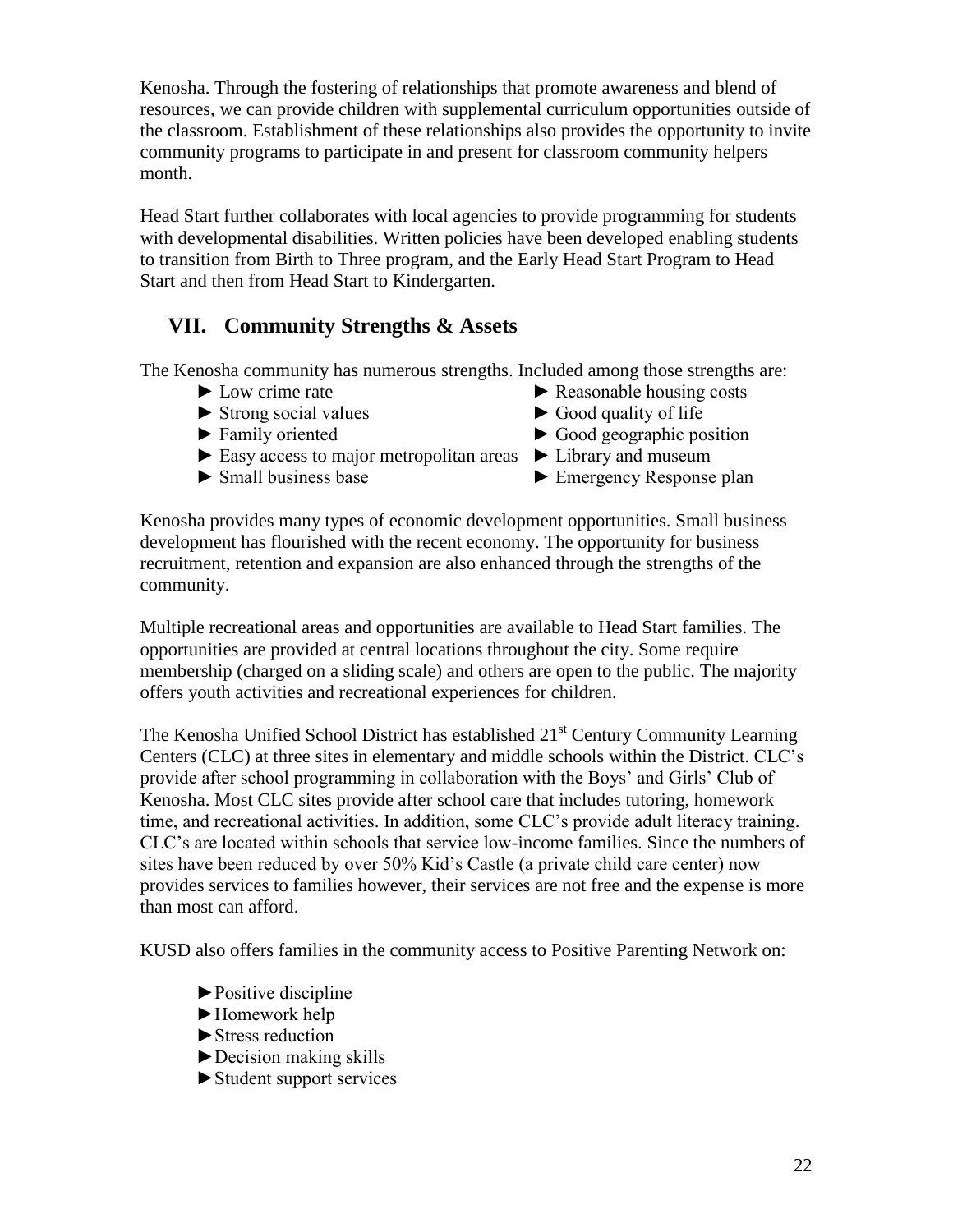The opportunities are frequently provided through school P.T.A. /P.T.O. sponsored "Chat & Chews". These meetings are held at various schools and locations throughout the city. A meal and childcare are provided to help aid in parent participation.

"Making Education Inclusive-All in One", is the central message of Kenosha Unified School District mission statements. It reminds us that every child is important, no matter what his or her heritage or ability. All employees of Kenosha Unified School District and the entire Kenosha community understand "Every Child Matters". The Positive Parenting Network strongly supports the importance of parents involved in the education of their child.

The city of Kenosha has an extensive network of parks and civic attractions that are available. This includes a public library system at four neighborhood sites and a book mobile program. Head Start eligible children and families are targeted for increased participation in many events sponsored by the libraries throughout the year with the goal for increasing literacy levels within the family

These groups are available to families in need of physical and/or emotional support. Kenosha offers easy accessibility to public and private informal support groups such as:

- 
- ►Early Childhood Consortium ►Kenosha Parent Network
- ► Childcare Resource and Referral ► Chat & Chew Sessions
- ► Alcohol & Other Drugs Council ► Grandparents Support Network
- ►Prevention Services Network ►Kenosha Literacy Council
- ►Boys and Girls Club
- ► Women's Horizons ► Pathways to Courage
	-
	-
	-
	-

#### **VIII. Summary**

Kenosha County is a community growing in population and diversity. Current economic status in the area is weak but regional planning and development activities are in process to address concerns in an effort to become proactive. The Census figures show Kenosha faring worse than the state and the nation. From the beginning to the end of the decade, the county wide poverty rate in Kenosha grew from 7.5 percent to 15 percent, while the state grew from 8.7 percent to 11.1 percent. The director of Workforce Development, points towards the area's longtime reliance on manufacturing jobsMost jobs being created at this point in time definitely need beyond a high school education to earn a decent wage. . However, many new manufacturing jobs have become available recently hoping to not only boost the economy but provide job security to those who desperately need it.

Rising poverty has left the Shalom Center struggling to keep its donations up while trying to keep up the demands for service that have increased quite dramatically. The changing economy has made a dramatic increase for services to the homeless population. The community food pantry has provided 10,167 shopping visits in 2013 that covered 1,379 households and 3,671 individuals. That equals out to approximately 1,394,458 pounds of food distributed to the community in 2013.

Kenosha County is an area abundant in services to provide health, emotional and physical support. However, the majority of these services are unattainable or restricted for the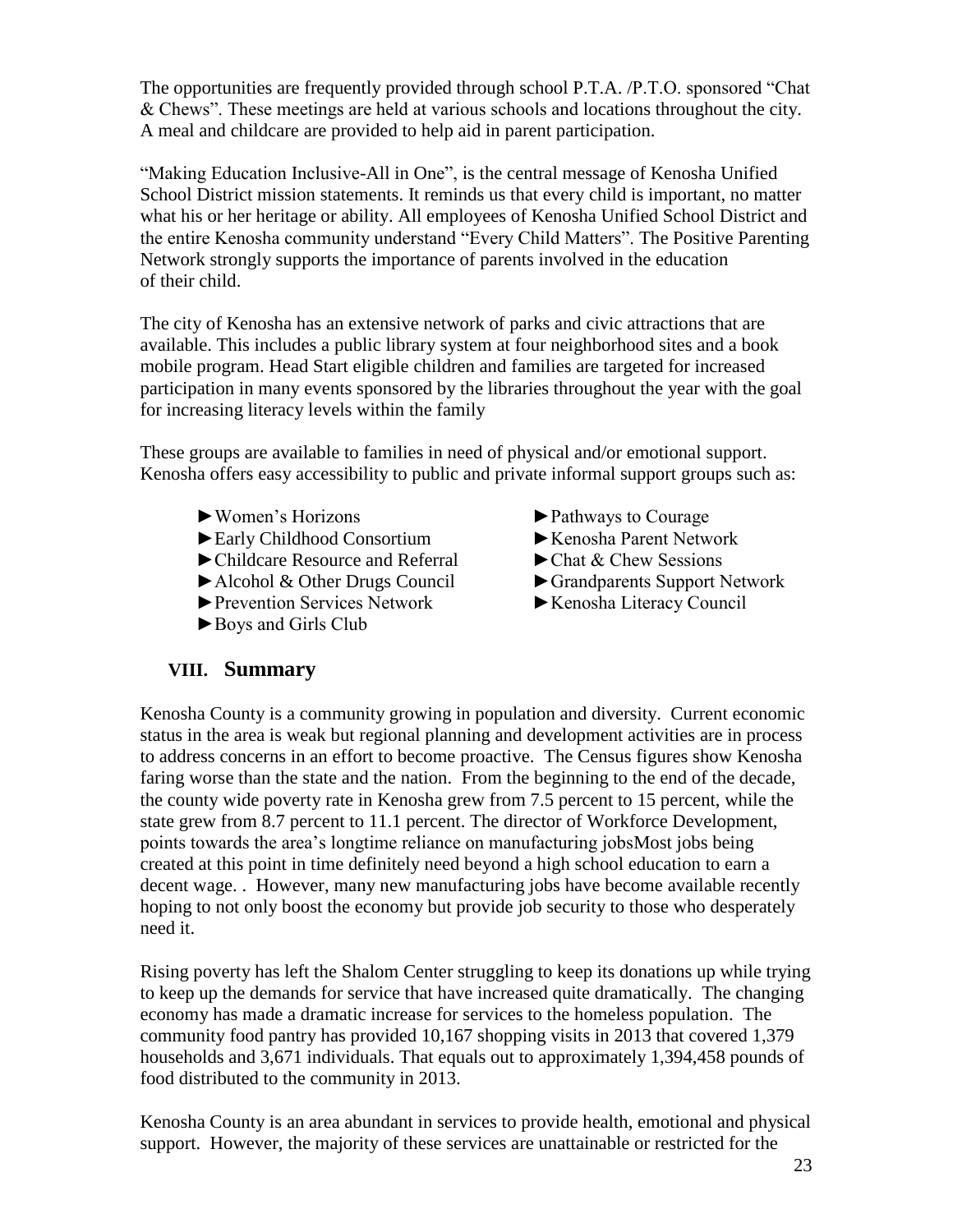neediest of our families. Most families find access to dental services very limited to the point of a waiting list of 6 months to one year for services. Changes have occurred with the Kenosha Community Health Center increasing dental chairs to meet the community need for services. The Head Start Health Services Advisory Committee has been instrumental in addressing these concerns with various community leaders. Positive change has occurred due to efforts of committee members.

In the demographic service area for Head Start 54% of the public school families qualify for free/reduced lunch. This standard is considered below poverty based on federal guidelines. Twenty-two percent of current Head Start families indicate they are receiving supplemental assistance, Temporary Assistance for Needy Families (TANF), through available state resources. Data collected shows that while 60% of current Head Start families are working, 22% of them also need to receive supplemental assistance through TANF services. The salary and support is intended to allow families to provide for their basic needs.

Unfortunately, even with this combination the family income continues to be below poverty level. Full time employment leads to a need for childcare. As previously discussed, accessibility to quality childcare is an issue for low-income families. This data, as detailed in this Community Assessment, support the need for services such as Head Start to support the families' efforts towards self sufficiency.

Analysis of this report identifies the following areas as community areas of concern:

►An increase in the minority population has lead to an increase in the number of families and children that have a language other than English as their primary language.

- ►A need for evening and weekend childcare exits.
- ►Quality of available childcare for young children.

►Data collected shows that Head Start parents are increasing their educational level but are not translating this additional education into an economic advantage.

►A study conducted by the University of Wisconsin Medical School ranked Kenosha as third in the State for having an identified unmet need for alcohol treatment.

►Quality, affordable housing is not available to all Head Start families.

►Pediatric dental care is not available to our most needy families due to a shortage of services as well as insurance restrictions.

►Former Head Start children perform better than their economic peers but are not yet performing at the same level as their non-disadvantaged peers.

►Services for English Language Learners; for example, currently Kenosha Literacy Council provides Civics Classes for meeting the needs of our Head Start EEL families at the Head Start center.

Head Start committees utilize data contained in this report as they design future program goals, activities and planning. Head Start continues to work cooperatively with the community to address the issues that directly impact the children and families of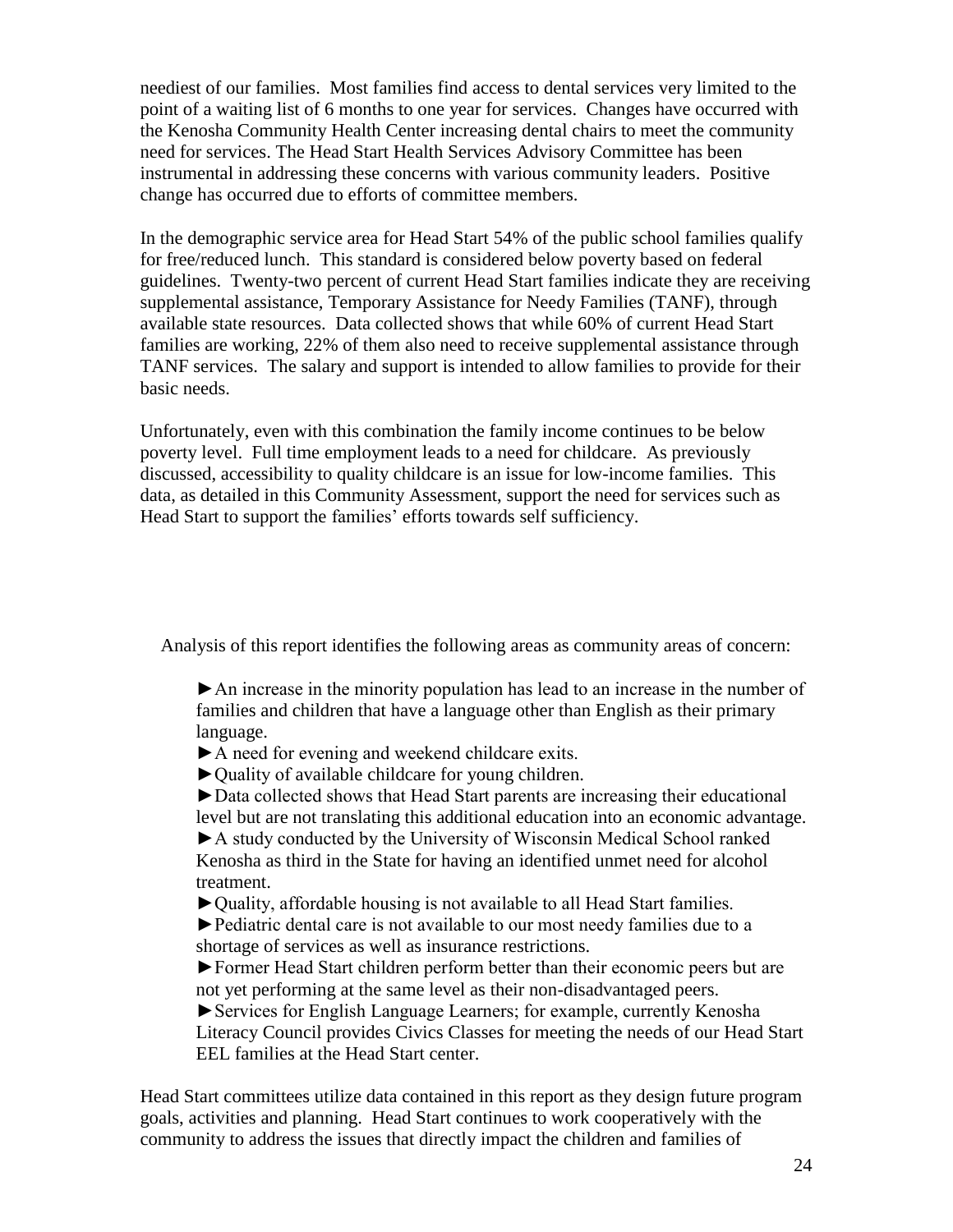Kenosha. The Health Services Advisory committee meets quarterly and addresses many areas identified in this report and is a joint effort by Early Head Start and Head Start to meet the needs of the low income families and children of this community.